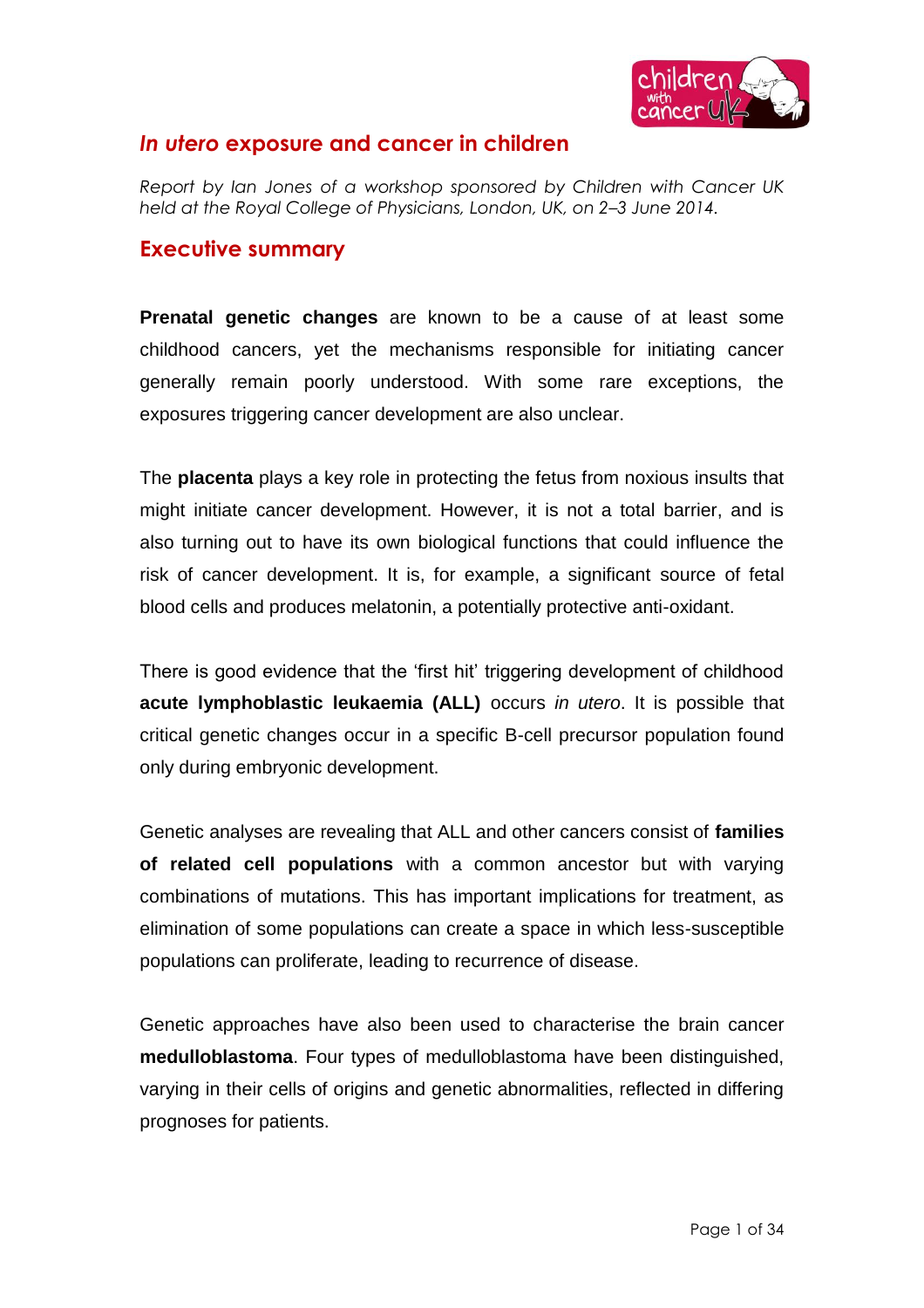

Similarly, **embryonal tumours** such as neuroblastoma and Wilms' tumour are genetically diverse. Research is beginning to identify genetic changes associated with the transition from normal to cancerous cell, via proliferatively abnormal but non-malignant intermediates.

**Nanoparticles** have emerged as a potential source of prenatal damage. Work on nanoparticles of the type used in medical imaging suggests they do have the potential to harm placental cells and to cross the placental barrier.

**Metal nanoparticles** have been found to damage cells protected by a placental barrier. Notably, such particles do not actually have to pass through the barrier to harm cells, suggesting a 'bystander effect' in which placental cells are induced to release signals that damage other nearby cells.

**Radionuclides** are a well-known risk factor for cancer. Models have been developed to estimate fetal exposures based on radiation doses received by mothers. A large-scale study in Russia, following up offspring of mothers affected by radioactive pollution released from a plutonium-processing facility, may provide valuable information on exposure risks.

There is some epidemiological evidence that exposure to **road traffic pollution** is associated with a modest increase in risk of some childhood cancers. However, it is difficult to model exposures to airborne pollutants.

In the UK, levels of several traffic-associated airborne pollutants have dropped in recent years. However, there remains a dearth of monitoring information about certain airborne materials, particularly **ultrafine particles**.

Dietary constituents and the **products of food preparation processes** are a further possible source of carcinogenic exposure. The EU-funded NewGeneris programme has identified numerous biochemical signals associated with exposure to harmful products, and documented widespread changes in gene expression following exposure.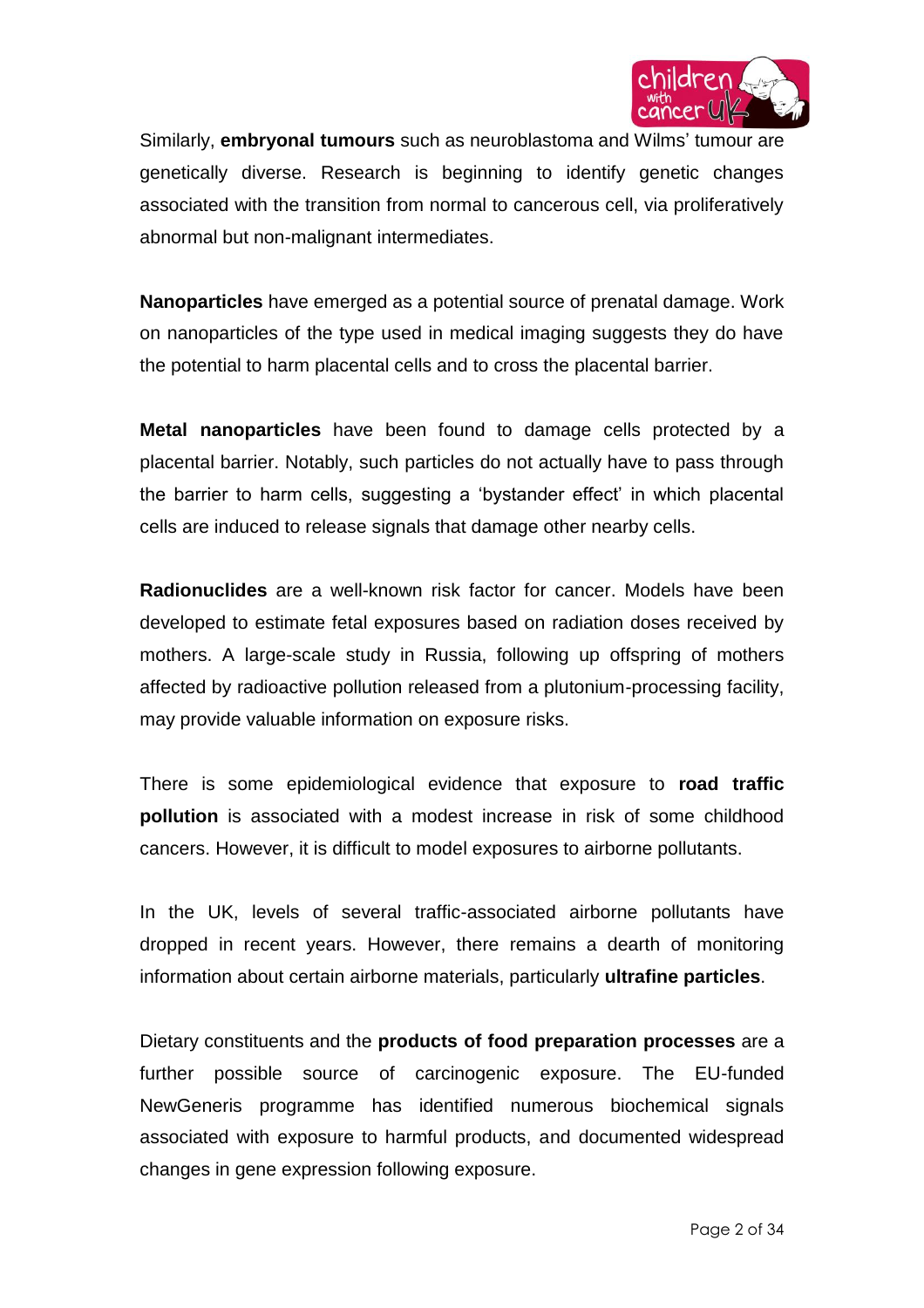

**Alcohol** may have the potential to damage the fetus, through its conversion to toxic acetaldehyde within mothers. Studies in mice have shown that the fetus is heavily reliant on the mother's aldehyde-metabolising system for protection.

Epidemiological studies have shown that **magnetic fields** (such as those generated by power lines) are associated with an increased risk of cancer, but to date experimental studies have not provided an accepted mechanism. A very large study in rats, based on exposure from before birth to natural death, suggests that exposure to magnetic fields in combination with other carcinogenic factors can increase the risk of some cancers.

**Arsenic contamination of groundwater** is associated with a wide range of long-term health issues, including cancer, and affects many millions of people worldwide, including in the UK. Arsenic's mechanisms of action, however, remain unclear. Studies in Thailand have identified genetic changes following arsenic exposure that could contribute to cancer initiation and/or promotion.

Evidence has emerged of links between disrupted **daily (circadian) rhythms** and cancer, such as a higher incidence of breast cancer in female shift workers. Potentially, disrupted sleep patterns in pregnant women could increase the risk of cancer in offspring through an indirect effect linked to abnormal hormonal control of appetite, excess weight gain and high birth weight (a known risk factor for childhood leukaemia).

In rats, disrupted light–day routines have been found to have a significant impact on **maternal metabolism** and hence the fetus. It is unclear if this has any effect on cancer risk in offspring.

The placenta has been found to be a major source of **melatonin** during pregnancy. This may reflect its anti-oxidant properties, and a role in protecting against oxidative stress. Clinical trials are testing whether melatonin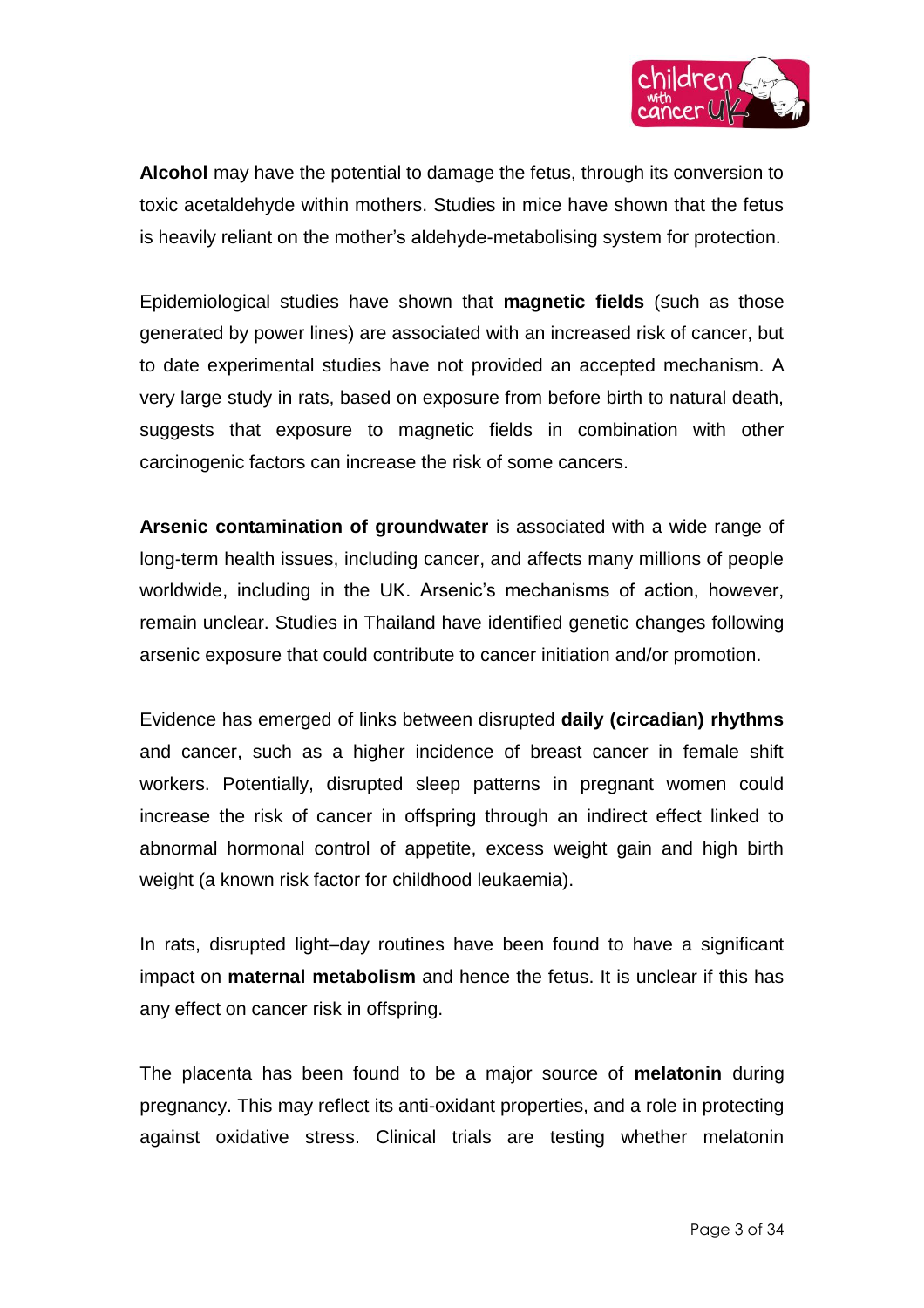

supplementation can reduce the risk of pre-eclampsia and fetal growth restriction.

# **Background**

Recent decades have seen a steady increase in the number of cases of childhood cancer in the UK and other developed countries. Although this may in part stem from improved detection and diagnosis, it is also thought to reflect a genuine increase in underlying risk.

Like all cancers, childhood cancers reflect dysregulated control of cellular proliferation, due to underlying genetic abnormalities. Evidence is growing that the first mutations that set a cell on the path to childhood cancer (and indeed some adult cancers) occur in the womb: at birth, some infants are already at heightened risk of developing cancer in early life.

Embryonic development in the womb is therefore a period of vulnerability. Indeed, several factors have already been identified that affect the fetus and increase the risk of childhood cancer, particularly ionising radiation and chemical carcinogens such as diethylstilboestrol. Other potentially important factors have been suggested, yet their impact remains uncertain. And for the vast majority of childhood cancers, the initiating triggers remain unclear.

To provide a clearer picture, Children with Cancer UK organised an interdisciplinary international workshop to stimulate discussion on the impact of possible *in utero* exposures. The workshop had several key themes, including the role of the placenta as a protective barrier, the origins and genetic characteristics of key childhood cancers, the impact of potentially important chemical and other exposures and to identify gaps in the knowledge and produce a future research agenda.

## *In utero* **origins of cancer**

The placenta is a critical protective barrier between mother and fetus. **John Aplin** (Manchester) provided a brief introduction to its basic biology.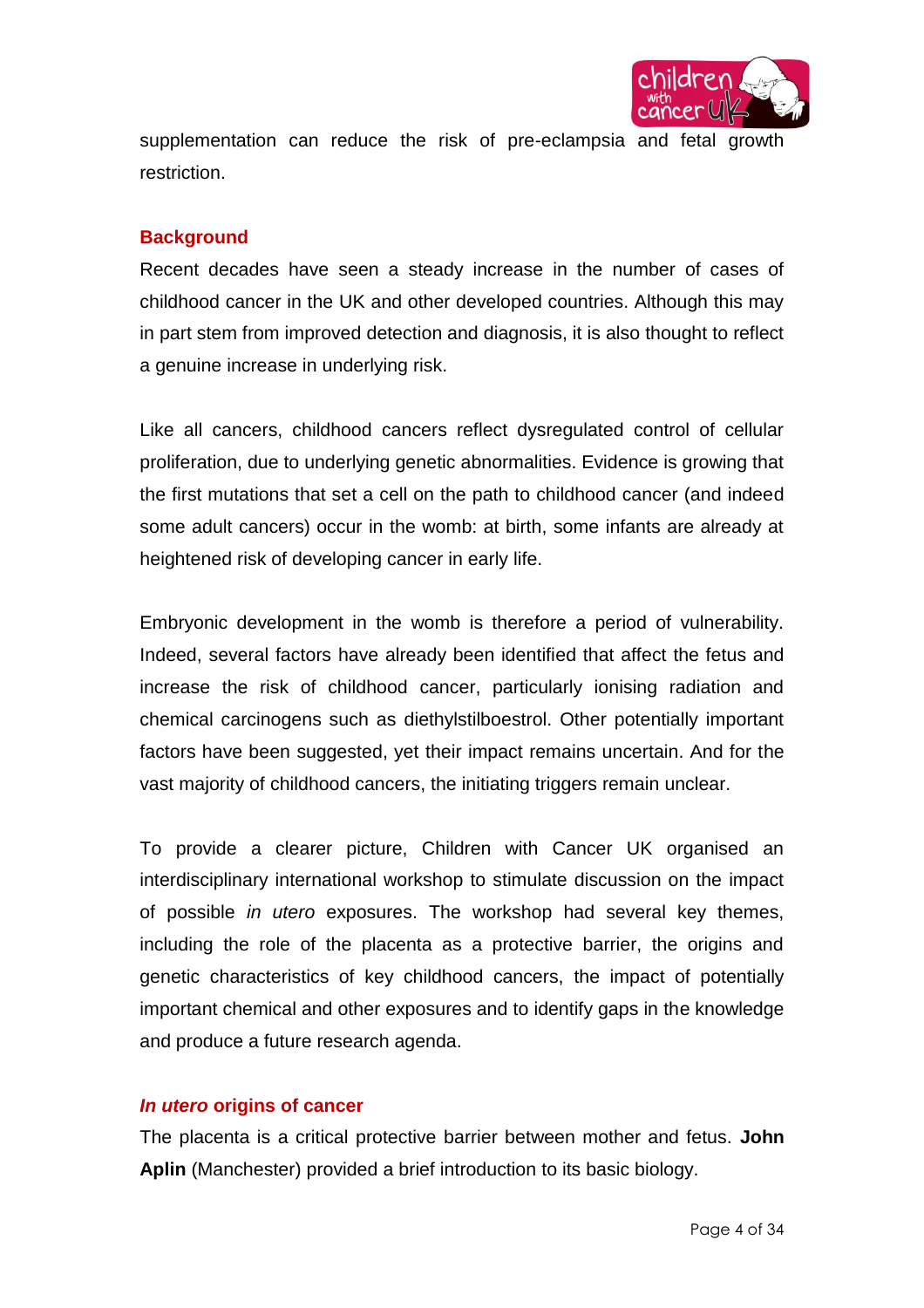

The placenta's structure ensures that, although fetal and maternal circulations do not mix, there is a large surface area through which materials can diffuse from one circulation to another. The primary barrier function is the **trophoblast layer**, which consists of two layers of cells – a layer of stem-celllike **cytotrophoblasts** which act as a source of new cells that fuse to create a single giant syncytial cell, the **syncytiotrophoblast**. All material entering the fetal circulation from the maternal circulation (and vice versa) must cross the syncytiotrophoblast.

The syncytiotrophoblast is clearly not an absolute barrier. As well as the diffusion or active transport of small molecules and metabolites, larger particles and even cells can also cross the trophoblast layer, through gaps in the syncytiotrophoblast.

Perhaps less well appreciated is the fact that the placenta is also a site of **blood cell formation**. In humans, haematopoiesis is known to occur in the yolk sac. In the placenta, blood cell formation can be detected as early as four weeks gestation, at sites known as **haemangioblastic foci (HAF)**. These go on to form elongated structures with one end anchored at the trophoblast. Their primary function appears to be red blood cell formation, with erythrocytes being gradually released into the circulation as the fetal heart starts to beat at around four weeks.

Although macrophages cannot be detected in HAFs, some white blood cells can be distinguished. Moreover, transfer to immune-deficient mice suggests that multilineage precursor cells are present. Hence the placenta appears to contain a population of extra-embryonic mesenchymal stem cells capable of generating erythrocytes and other blood cell lineages, as well as blood vessels. HAFs disappear at around nine weeks but haematopoietic stem cells remain in the placenta throughout pregnancy<sup>1</sup>.

 $\overline{a}$ 

<sup>&</sup>lt;sup>1</sup> Robin C et al. Human placenta [is a potent hematopoietic niche containing hematopoietic stem and progenitor cells throughout development.](http://www.ncbi.nlm.nih.gov/pubmed/19796619) Cell Stem Cell. 2009;5(4):385–95.

Dzierzak E, Robin C. Placenta [as a source of hematopoietic stem cells.](http://www.ncbi.nlm.nih.gov/pubmed/20580607) Trends Mol Med. 2010;16(8):361–7.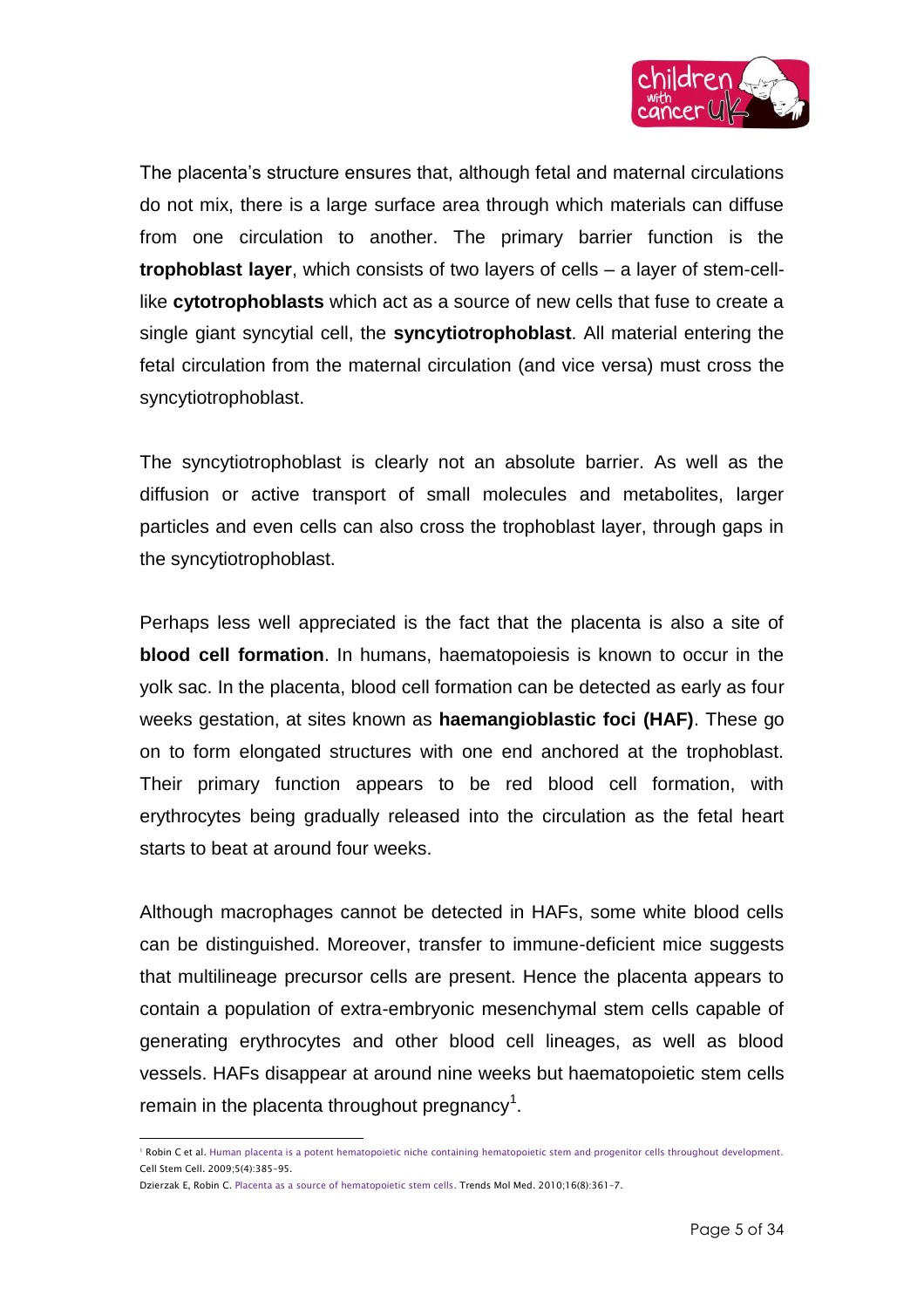

## **Acute lymphoblastic leukaemia**

In the first of three talks on the *in utero* origins of specific childhood cancers, **Tariq Enver** (UCL) described what is known of the genetics of acute lymphoblastic leukaemia (ALL). With 400 new cases each year in the UK, ALL is the most common cancer in children.

Like all cancers, ALL is genetically diverse, but around a third of cases feature a specific translocation affecting the *TEL* and *AML1* genes, both known to be involved in haematopoiesis, generating a *TEL–AML1* fusion gene which appears to be an early or 'first hit' mutation. A wide range of additional genetic aberrations can lead to the development of ALL, though a handful of recurrent mutations predominate.

Retrospective analysis of Guthrie spots has shown that the *TEL–AML1* fusion arises *in utero*. Further evidence for its *in utero* origins have come from studies of identical twins. Genetic analyses suggest that pairs of twins can both carry blood cells with identical *TEL–AML1* fusion genes, which presumably arose *in utero* and populated both twins through a shared blood supply $^2$ .

Additional insight has come from work on a pair of identical twins only one of which developed ALL. A comparison of white blood cells from the two revealed that both had a population of cells carrying the *TEL–AML1* fusion, but only one had acquired additional mutations leading to the development of ALL. This suggests that a population of cells with the potential to generate ALL ('pre-leukaemic stem cells') arose before birth, when the twins shared a blood supply. Indeed, modified versions of these cells could generate precancers or pre-leukaemia when injected into mice<sup>3</sup>.

 $\overline{a}$ 

<sup>2</sup> Ford AM et al[. Fetal origins of the TEL-AML1 fusion gene in identical twins with leukemia.](http://www.ncbi.nlm.nih.gov/pubmed/9539781) Proc Natl Acad Sci USA. 1998;95(8):4584–8. <sup>3</sup> Hong D et al[. Initiating and cancer-propagating cells in TEL-AML1-associated childhood](http://www.ncbi.nlm.nih.gov/pubmed/18202291) leukemia. Science. 2008;319(5861):336-9.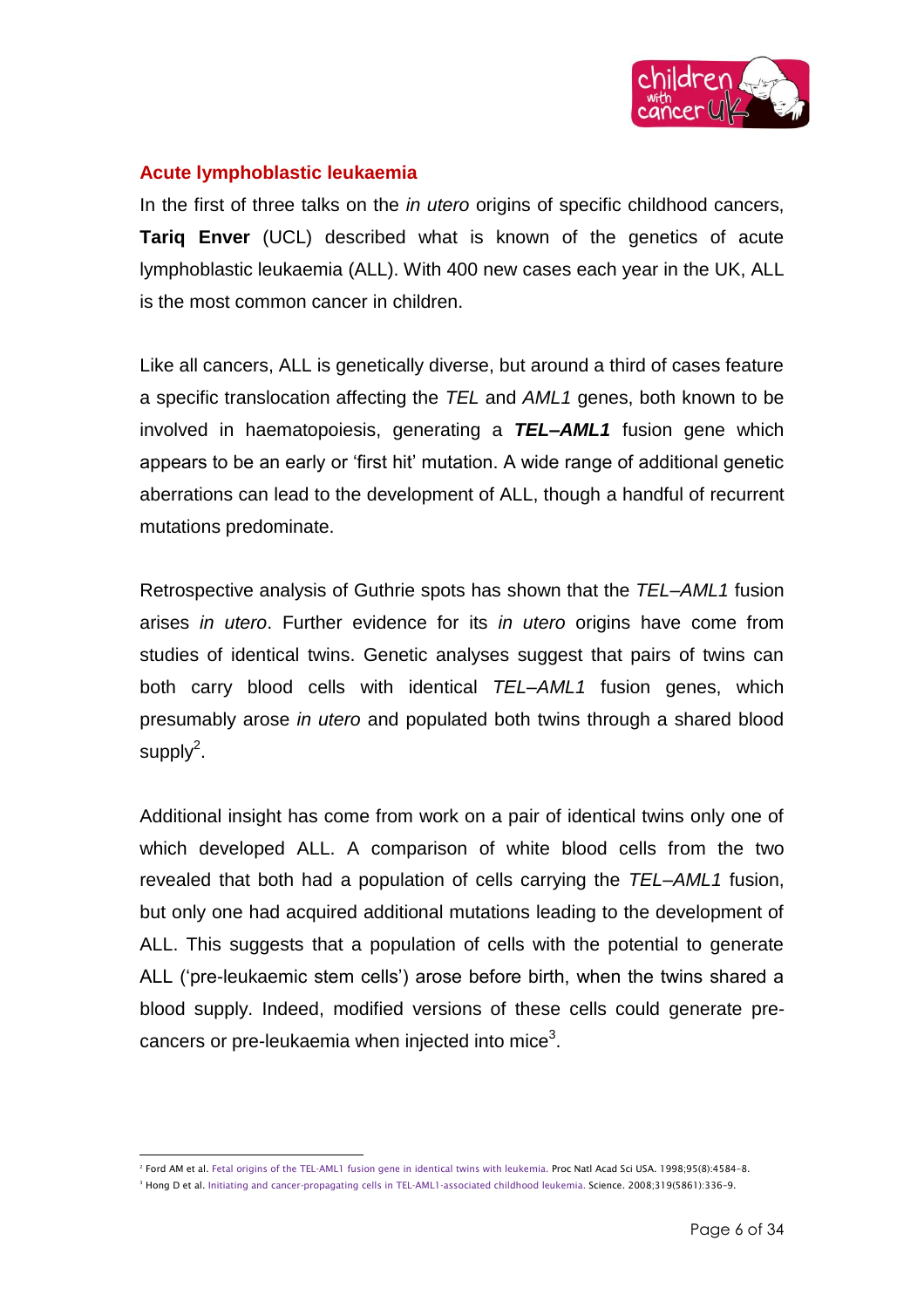

The *TEL–AML1* fusion changes the properties of cells, for example causing them to be less responsive to the suppressive effect that infection typically has on haematopoietic stem cell proliferation, and to be less responsive to inhibitory mediators such as TGF <sup>4</sup> . Although a *TEL–AML1* fusion-containing cell is not itself cancerous, these properties confer a slight survival advantage and increase the likelihood that it receives additional 'hits' that ultimately generate ALL.

Cancer has traditionally been viewed as a stepwise process, in which a cell sequentially acquires mutations that provide it with a growth and survival advantage. Genetic analysis of cancers has revealed a more complex branching picture, in which a progenitor cell generates a diverse family tree of related cancer cell populations (clones), with different combinations of mutations. These populations coexist within individuals, often with one or a small number of dominant clones. One child with ALL, for example, was found to have at least nine different subclones<sup>5</sup>. This complexity has important implications for therapy: even if a dominant subclone is eliminated, a previous minor constituent may proliferate once its competitors have disappeared, leading to relapse.

The heterogeneity of cancers can reflect both genetic and epigenetic changes, which again has implications for therapy. Chemotherapy eliminates actively dividing cells, but has less impact on genetically identical but epigenetically silenced quiescent cells. These surviving cells can act as a source of new proliferating cells, again triggering relapse $^6$ .

Professor Enver also highlighted the importance of the environment or 'niche' in which a cancer cell exists. For example, in a mouse model, leukaemiapropagating cells have been found to recruit mesenchymal stem cells to bone marrow where they generate a protective sheath. These protective cells also

 $^{\rm 6}$  Lutz C et al[. Quiescent leukaemic cells account for minimal residual disease in childhood lymphoblastic](http://www.ncbi.nlm.nih.gov/pubmed/23086103) leukaemia. Leukemia. 2013;27(5):1204–7.

 $\overline{a}$ 4 Ford AM et al[. The TEL-AML1 leukemia fusion gene dysregulates the TGF-beta pathway in early B lineage progenitor cells.](http://www.ncbi.nlm.nih.gov/pubmed/19287094) J Clin Invest. 2009;119(4):826–36.

<sup>5</sup> Anderson K et al. Genetic variegation [of clonal architecture and propagating cells in](http://www.ncbi.nlm.nih.gov/pubmed/21160474) leukaemia. Nature. 2011;469(7330):356–61.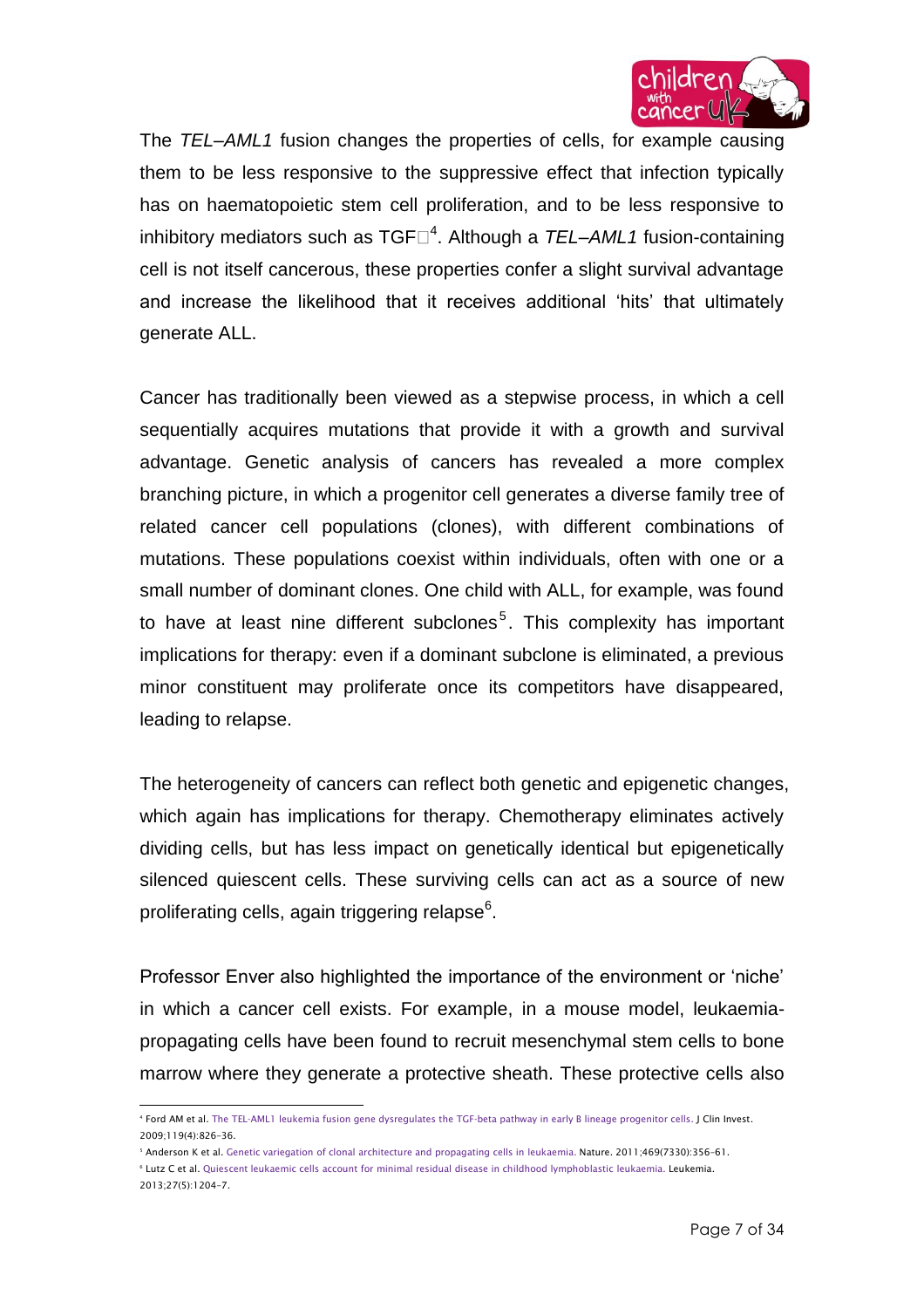

release a factor that acts on the leukaemia-propagating cells and renders them resistant to chemotherapy. In patients, the existence of such niches in bone marrow is associated with failure to achieve complete remission<sup>7</sup>.

Why is ALL such a problem in children? One possibility, suggested Professor Enver, is that particular B-cell lineage progenitors may be present only in early development and provide a cellular context in which the *TEL–AML1* fusion can exert its effects. Potentially, the first steps on the road to ALL are taken only when a *TEL–AML1* fusion arises in these fetal-specific B-cell progenitors. Indeed, although it is common genetic aberration – one in 100 infants are born with a *TEL–AML1* fusion – only one in 100 of those with the fusion go on to develop ALL.

A key challenge is to identify this embryonic B-cell lineage. Professor Enver suggested that it may arise from yolk sac cells rather than the embryo's haematopoietic stem cells. A potentially exciting opportunity may come from manipulation of human induced pluripotent stem cells (iPS cells). To date it has proved challenging to generate haematopoietic stem cells from iPS cells, but progress is being made and some early B-cell lineages can now be produced *in vitro*. Introducing a *TEL–AML1* fusion into such cells could help to identify the critical population for the later development of ALL. Such cells could also be used to study the processes by which additional changes lead to the development of ALL.

#### **Brain tumours**

**Silvia Marino** (Queen Mary, University of London) described her work on **medulloblastoma**, the most common malignant brain tumour of childhood. Although survival of medulloblastoma patients has improved in recent years, the tumour is still associated with significant morbidity, owing to the severity of the therapies currently used.

 <sup>7</sup> Duan CW et al. Leukemia [propagating cells rebuild an evolving niche in response to therapy.](http://www.ncbi.nlm.nih.gov/pubmed/24937459) Cancer Cell. 2014;25(6):778–93.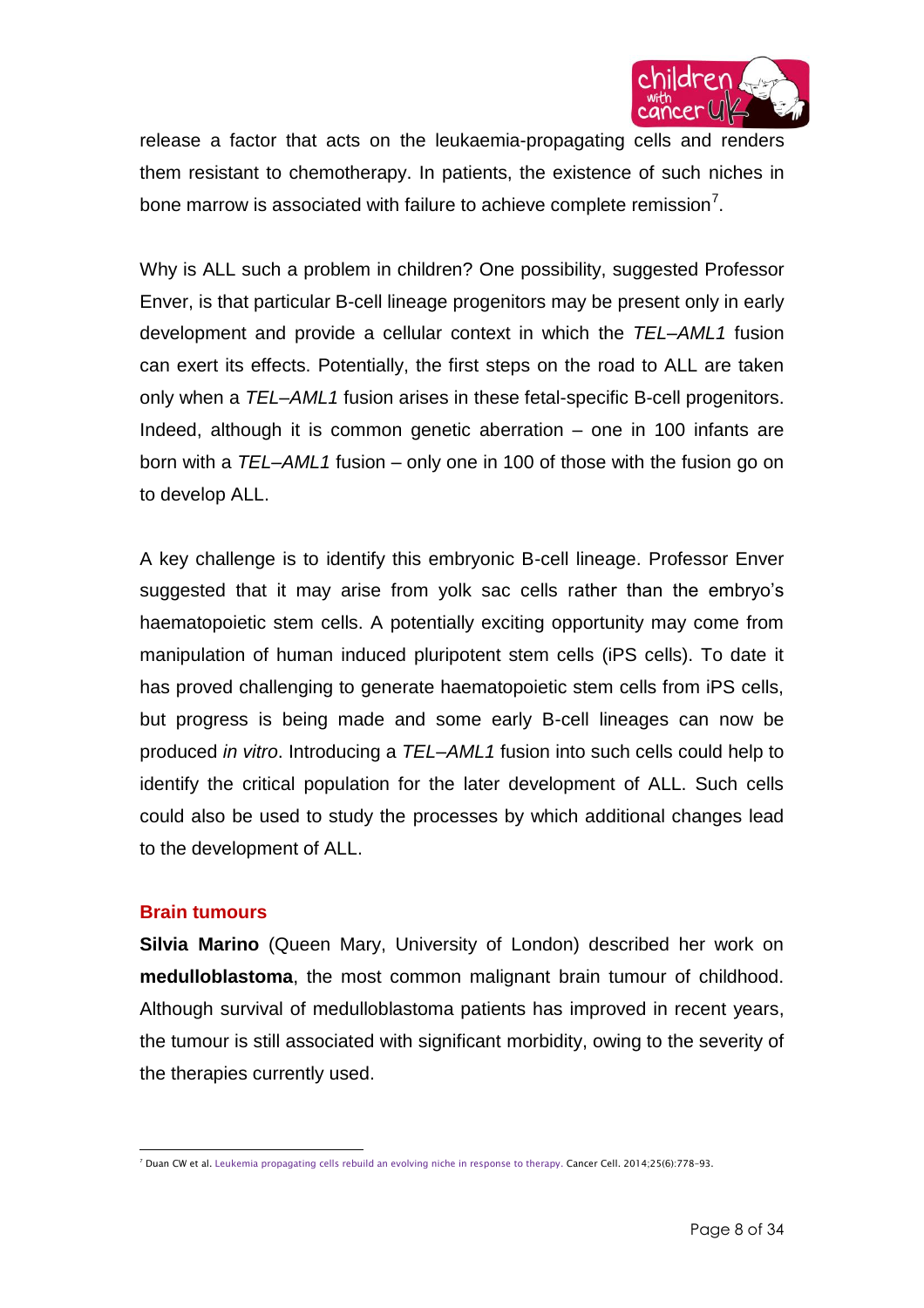

Medulloblastoma is an example of a cancer resulting from deregulated normal development – in this case of the cerebellum  ${}^{8}$ . Unusually for brain development, the cerebellum derives from two germinal layers – the **external granule layer**, which generates granule cells, and the **subventricular zone**, which gives rise to all other cells; cancers can arise from cells in either of these layers. Medulloblastoma also shows considerable heterogeneity, and a major challenge is to relate this heterogeneity to underlying genetic and epigenetic mechanisms.

Molecular characterisation has led to a classification of medulloblastoma into four subgroups <sup>9</sup> . Group 1 tumours show abnormalities in *WNT* pathway signalling, and seem to arise from progenitor cells located in the ventricular zone, while group 2 tumours have changes affecting the *SHH* (sonic hedgehog) pathway and derive from granule cell progenitors. Group 3 tumours are diverse, but mainly involve disruptions to *MYC* signalling. Group 4 tumours are common, but their molecular basis is not well understood, although epigenetic abnormalities seem to predominate in this group.

To gain insight into the role of epigenetic modifications in group 4 tumours, Professor Marino has been examining the role of **Bmi1**, a component of a large multiprotein complex involved in histone modification. Bmi1 is expressed in the external granule layer, particularly when cells are proliferating, and in its absence, granule cells proliferate less and mice develop a smaller cerebellum. Overexpression could therefore lead to excessive proliferation of cerebellar progenitor cells, and indeed high levels of Bmi1 expression have been seen in group 4 tumours<sup>10</sup>.

Professor Marino has found that overexpression of Bmi1 in granule cells in mice does not on its own initiate medulloblastoma formation<sup>11</sup>. Rather, it

 $\overline{a}$ <sup>8</sup> Taylor MD et al. Molecular subgroups [of medulloblastoma: the current](http://www.ncbi.nlm.nih.gov/pubmed/22134537) consensus. Acta Neuropathol. 2012;123(4):465–72.

<sup>9</sup> Taylor MD et al[. Molecular subgroups of medulloblastoma: the current](http://www.ncbi.nlm.nih.gov/pubmed/22134537) consensus. Acta Neuropathol. 2012;123(4):465–72.

<sup>10</sup> Leung C et al[. Bmi1 is essential for cerebellar development and is overexpressed in human medulloblastomas.](http://www.ncbi.nlm.nih.gov/pubmed/15029199) Nature. 2004;428:337-41.

<sup>&</sup>lt;sup>11</sup> Behesti H et al. Bmi1 overexpression in the cerebellar granule cell lineage of mice affects cell proliferation and survival without initiating [medulloblastoma](http://www.ncbi.nlm.nih.gov/pubmed/23065639) formation. Dis Model Mech. 2013;6(1):49–63.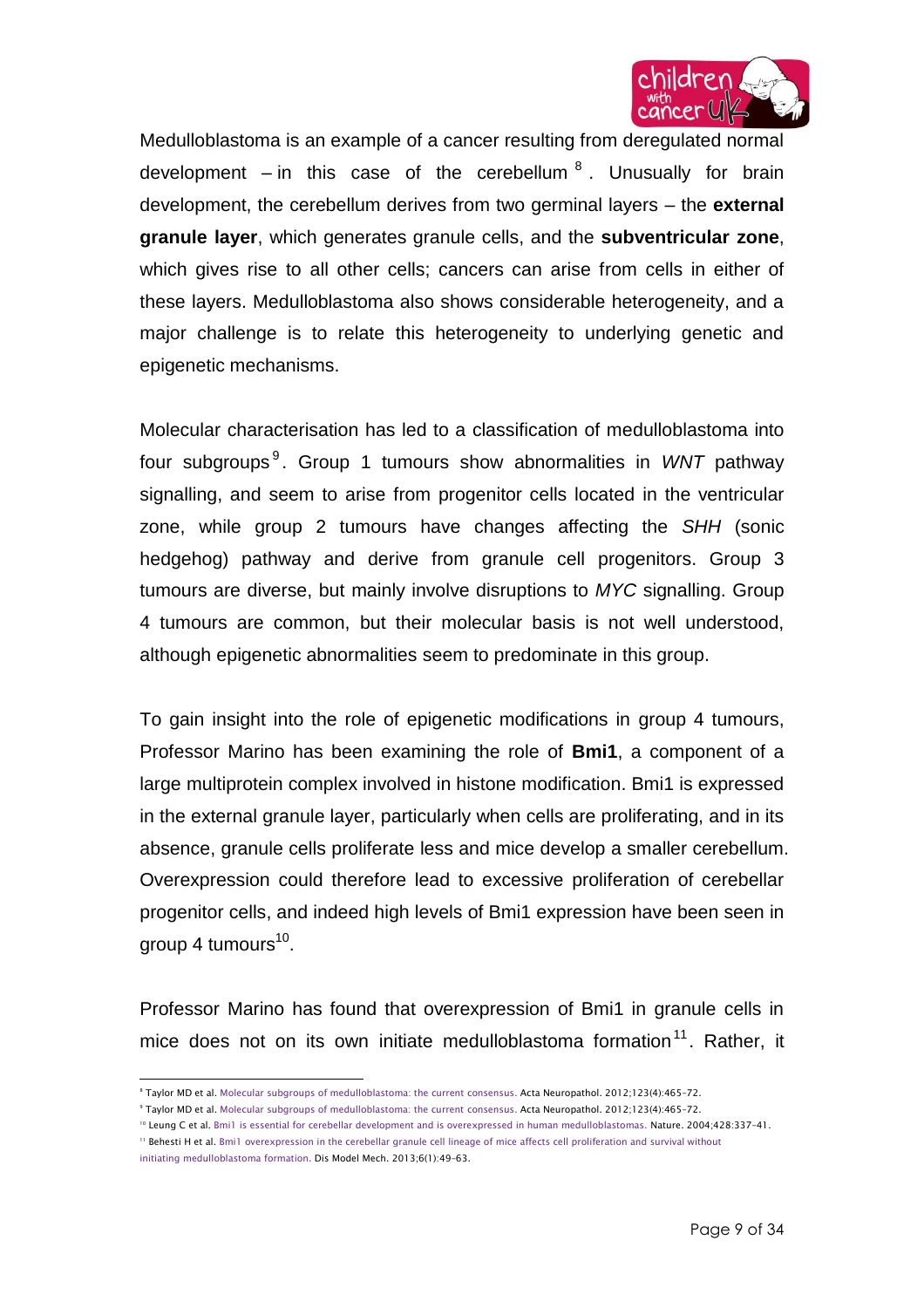

appears to be involved in tumour maintenance, acting in concert with other chromatin remodelling factors.

### **Embryonal tumours**

**Keith Brown** (Bristol) discussed a third class of childhood cancer, embryonal tumours – a name that reflects their prenatal origins. His focus was on **neuroblastoma** and **Wilms' tumour**, a cancer of the kidney.

In each case, the cells from which cancers originate are well established – neuroblastomas arise from **neural crest cells** and Wilms' tumours from **metanephric blastema cells** in the embryonic kidney. There is a strong heritable component to Wilms' tumour but less so to neuroblastoma. Notably, both show distinctive intermediate pre-malignant stages on the path to fullblown tumours.

Dr Brown focused his discussion on Wilms' tumour, which affects around 1 in 10,000 children. Its roots lie in embryonic kidney development, which takes place between 4 and 36 weeks gestation. Intermediate stages – known as '**nephrogenic rests'** – are far more common, affecting around 1 in 100 fetuses; usually they spontaneously regress.

Much insight has been gained into Wilms' tumour through its association with a developmental condition, WAGR (Wilms' tumour, aniridia, genitourinary abnormalities and retardation) syndrome. A chromosomal deletion eliminates the *WT1* Wilms' tumour gene, as well as other genes leading to the other symptoms of the syndrome. Other predisposing syndromes that do not involve *WT1* include a rare fetal overgrowth condition, Beckwith–Wiedemann syndrome – a genetically complex condition involving the *IGF2* gene, in which the effects of a mutation depend on whether it is inherited from the mother or from the father.

*WT1* is the most commonly mutated gene in Wilms' tumour, but the disease remains poorly understood genetically – only 30% of cases have an identified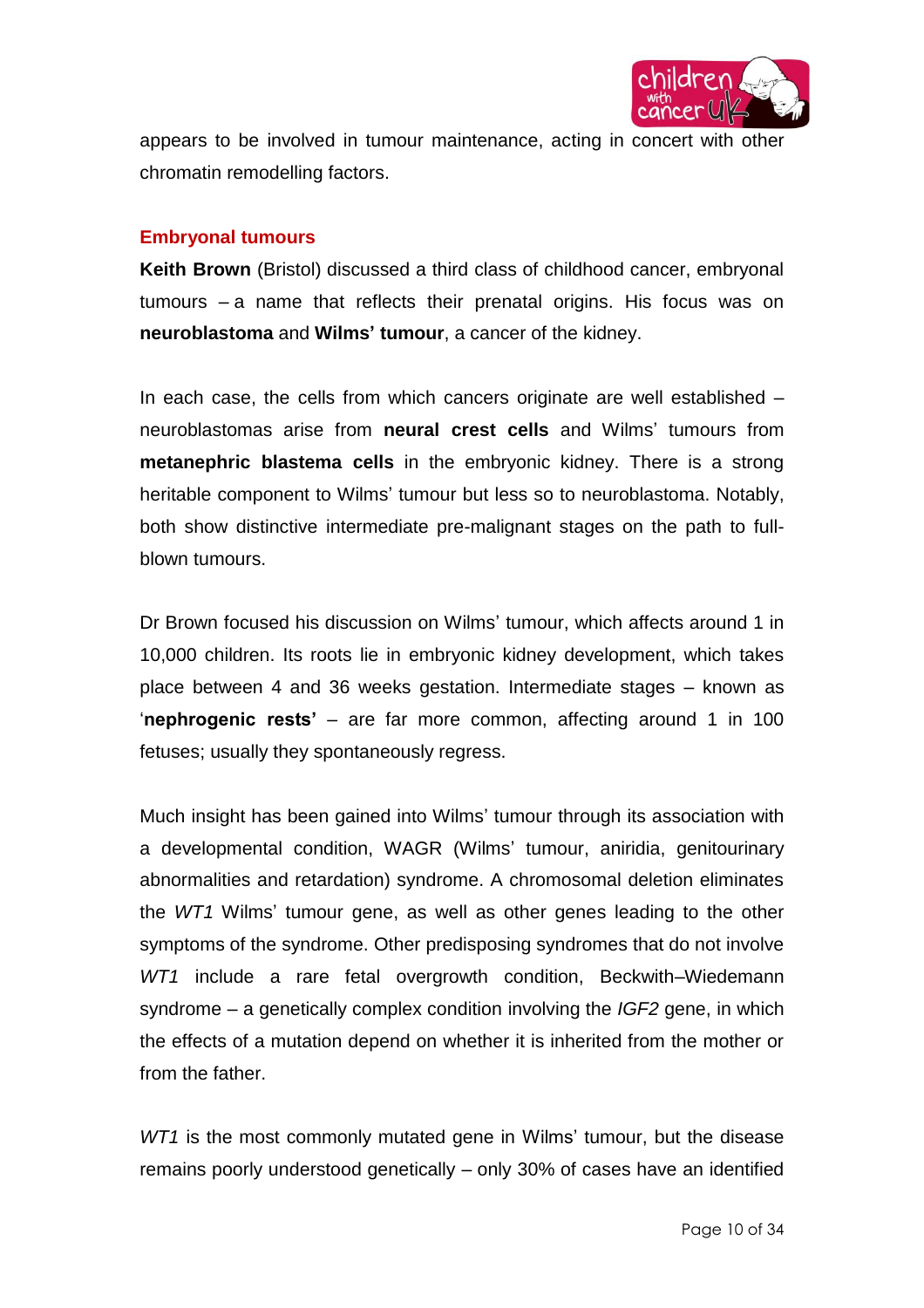

genetic cause. Multiple genes have been implicated in the condition, alongside epigenetic changes.

An understanding of the evolution of Wilms' tumour pathology, with nephrogenic rests as an important stepping stone towards malignant cancer, has stimulated efforts to link specific genetic changes to particular stages in its development. Mutation of *WT1*, for example, appears to be an early event, while various other genes are more commonly affected later in tumour development. Similarly, early-acting and late-acting epigenetic changes have been identified. Apart from the inherited mutations, the origins of tumourpromoting mutations remain unclear.

Stem cell manipulations may again provide a way to improve understanding of the development of Wilms' tumour. First reports are appearing of embryonic stem cells being converted into metanephric blastema cells, and attempts are being made to generate such cells from iPS cells. One advantage of the latter approach is that iPS cells could be generated from individuals with an inherited predisposition, such as a *WT1* mutation.

The possibility of identifying and characterising early cancer precursor cells raises the possibility of childhood cancer vaccines. However, as Professor Enver pointed out, only 1 in 100 people with a *TEL–AML1* fusion go on to develop ALL, so any treatment would have to be mild as most children would not go on to develop disease.

Immunotherapy-based approaches might hold more promise, with treatments directing the host immune response to specific proteins on cancer cells. Improved technology for detecting circulating cancer cells may also offer the prospect of earlier treatment, though there is little evidence yet that this provides survival benefits.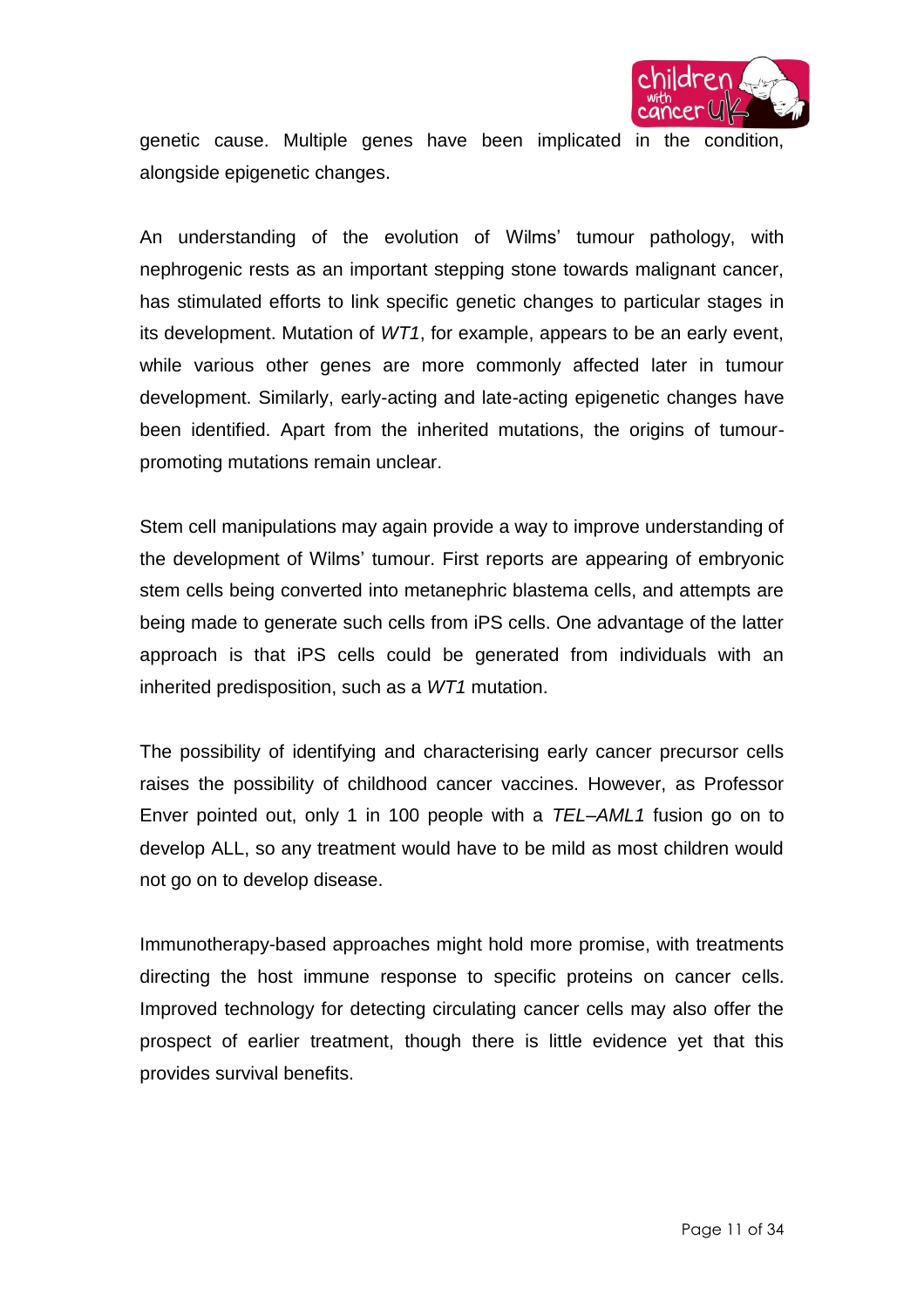

## **Xenobiotics: Nanoparticles and the placenta**

Returning to the placenta, **Margaret Saunders** (Bristol) discussed recent work evaluating the impact of **nanoparticles** on placental function. Because of its rapid cell division and the immaturity of its detoxification systems, the fetus is potentially vulnerable to noxious insults. The placenta therefore has a critical protective role, regulating the substances to which the fetus is exposed. Furthermore, the fetal origins of adult disease concept – the Barker hypothesis – illustrates how exposures *in utero* can have profound impact on later-life health.

A variety of systems are available to study placenta, each with its own advantages and drawbacks. The guinea-pig placenta is the rodent model most similar to humans, while donated human placenta itself can be used for short periods, although it is not easy to work with. Although not totally physiological, *in vitro* cell systems are convenient and relatively easy to establish. They are typically based on 'transwell' arrangements, with two chambers separated by a porous horizontal platform on which placental cells can be grown, forming a simple trophoblast-like barrier between compartments. Dr Saunders typically uses BeWo cells, from an immortalised placental cell line, which maintain many key features of placental cells, including the ability to form polarised cell layers.

As part of the EU **NanoTEST** programme<sup>12</sup>, Dr Saunders has been studying the impact on varying aspects of placenta function and physiology of nanoparticles similar to those used in medical imaging (e.g. magnetic resonance imaging, MRI, angiography and tumour imaging). These particles are typically iron oxide and silica nanoparticles of varying sizes and composition (e.g. coated or uncoated). Such studies have revealed evidence of toxic effects, particularly of iron oxide nanoparticles, in some cases even at relatively low doses<sup>13</sup>. In addition, imaging studies suggest that significant numbers of particles are able to traverse a placental cell barrier.

 $\overline{a}$ <sup>12</sup> http://www.nanotest-fp7.eu/

<sup>&</sup>lt;sup>13</sup> Correia Carreira S et al. The toxicity, transport and uptake of nanoparticles in the in vitro BeWo b30 placental cell barrier model used within [NanoTEST.](http://www.ncbi.nlm.nih.gov/pubmed/23927440) Nanotoxicology. 2013. [Epub ahead of print]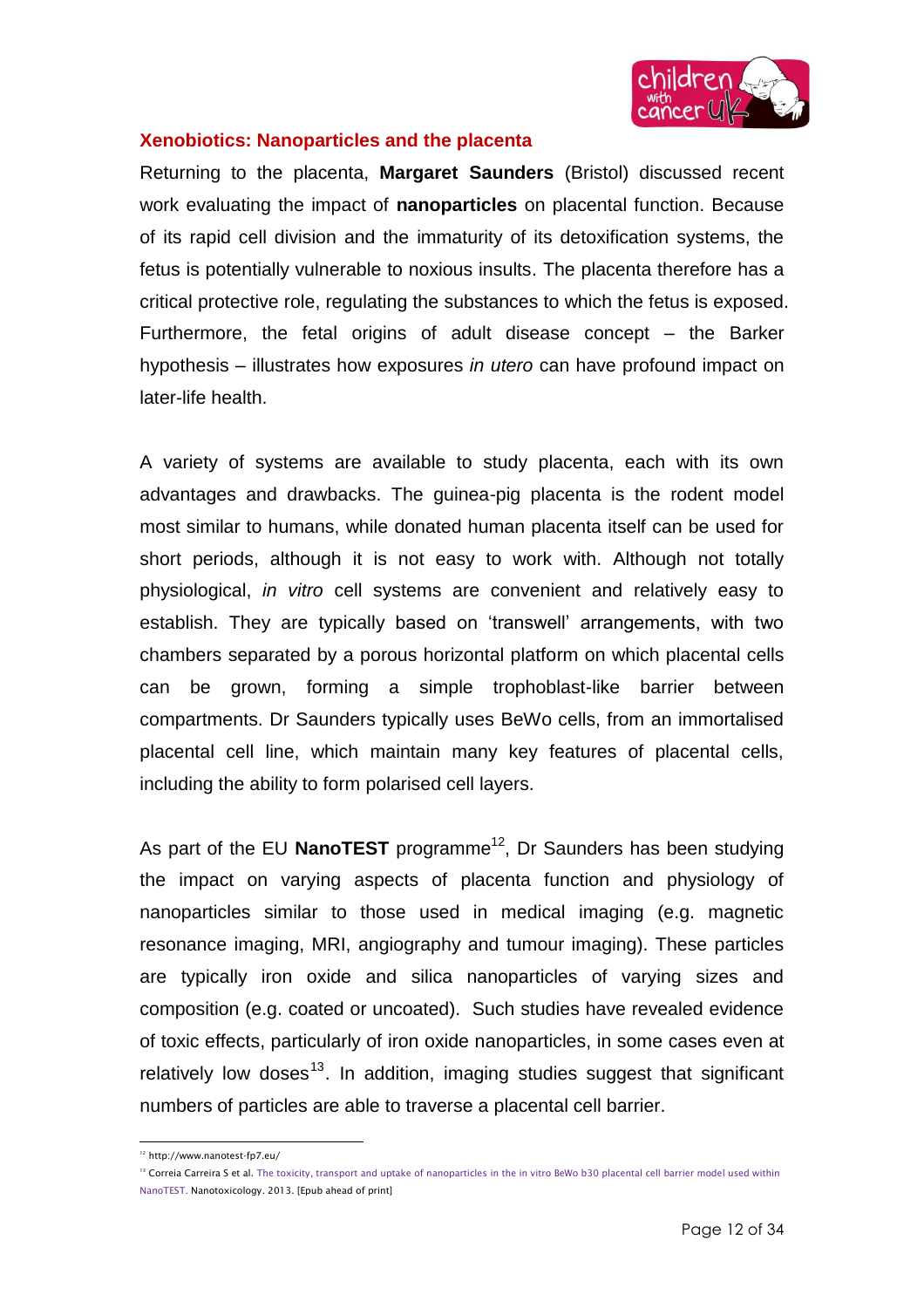

The extent to which pregnant women might be exposed to nanoparticles is unclear. MRI is not used in women during the first trimester, and would only be used under special circumstances at other stages of pregnancy. Accidental exposure at work might be another potential route of exposure. Motor vehicle pollution is another known source of potentially damaging ultrafine particles.

**Radionuclides**, described by **John Harrison** (Public Health England), are another potential source of damage to the fetus. He described models developed by the International Commission on Radiological Protection (ICRP), which are used to generate dose coefficients (factors used to convert radionuclide intake to exposure or dose measures) and provide a tool for deriving risk estimates.

For each radioactive element, the ICRP models provide an estimate for how radionuclides become distributed through the body. In ICRP publications 88 and 95, the models estimate how radionuclides taken in by the mother are transferred across the placenta to the fetus (and to various compartments within the fetus) or via mother's milk to an infant.

Models are validated in experimental systems and by analysing the results of natural exposure, for example from fall-out, and are used to develop dose coefficients. These are generally smaller for the fetus than the mother, except for those elements that can be incorporated into skeletal structures.

From a practical perspective, the ICRP models are used by regulatory authorities to provide guidance on exposure limits. Regulation is based on the concept of an 'effective dose', a risk-adjusted dosimetric quantity that sums exposures across all tissues. Dr Harrison was at pains to point out that effective dose was a simplified practical tool, and should not be applied to risk estimates for particular groups or individuals, not least because of the high degree of uncertainty associated with low exposures.

 $\overline{a}$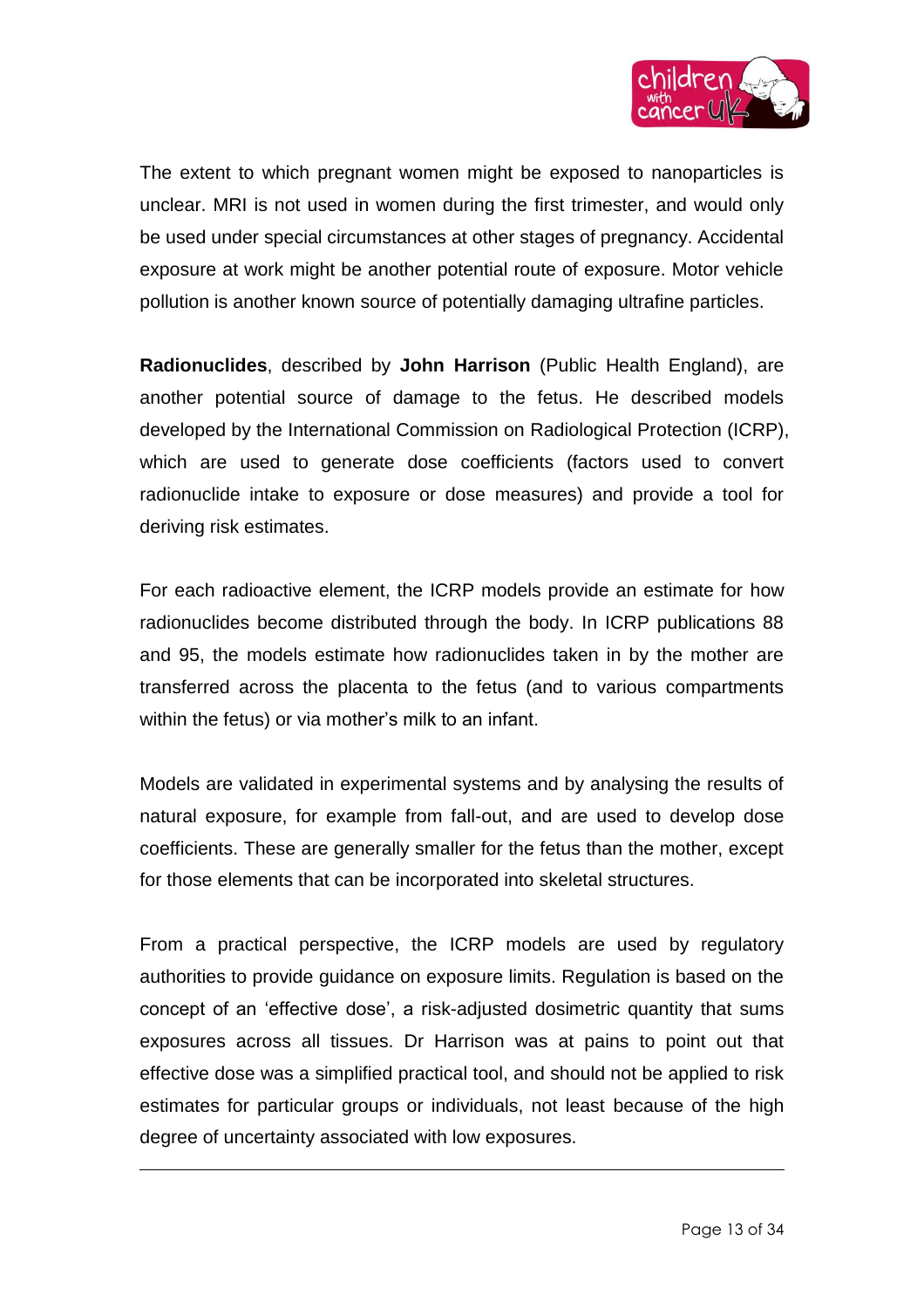

Dr Harrison suggested that the ICRP models were unlikely to be underestimating risk. As an example, he pointed to the fact that major spikes in annual radionuclide exposures in the mid-1960s due to atmospheric weapons testing were not associated with noticeable subsequent increases in the incidence of childhood leukaemias.

Dr Harrison is also coordinating a major EU-funded project (**SOLO**) <sup>14</sup>, which is assessing the long-term impact of a significant release of radioactive material into the Techa River from the Mayak plutonium production plant in the former Soviet Union during the 1950s. Follow up of workers from the plant itself and populations along the river will provide more insight into the impact of exposure, including cancer following *in utero* exposure, and help to refine models. The project has identified some 11,500 offspring exposed *in utero* along the river and 3400 exposed at Mayak.

## **Air pollutants**

In the first of two talks on air pollution, **Julia Heck** (University of California Los Angeles) discussed the epidemiological evidence connecting exposure to **air pollution** with the development of childhood cancer. Some 25 studies have examined such links, mainly in North America and Europe, focusing primarily on leukaemia, CNS cancer or all cancers collectively; there is little information on individual types of cancer, particularly rare ones.

As Dr Heck pointed out, it is challenging to assess individual levels of exposure. The main source of exposure is from road traffic, so simple proxy measures have traditionally been used to estimate exposure levels, such as distance from roads or local traffic densities. This has generally been based on residential address. Since individuals move, complications include when to assess exposure (at birth, at death or at diagnosis?), and a full residential history is not usually available. Parental workplace location is also rarely taken into account.

<sup>14&</sup>lt;br>14 http://www.increast.eu/en/1200.php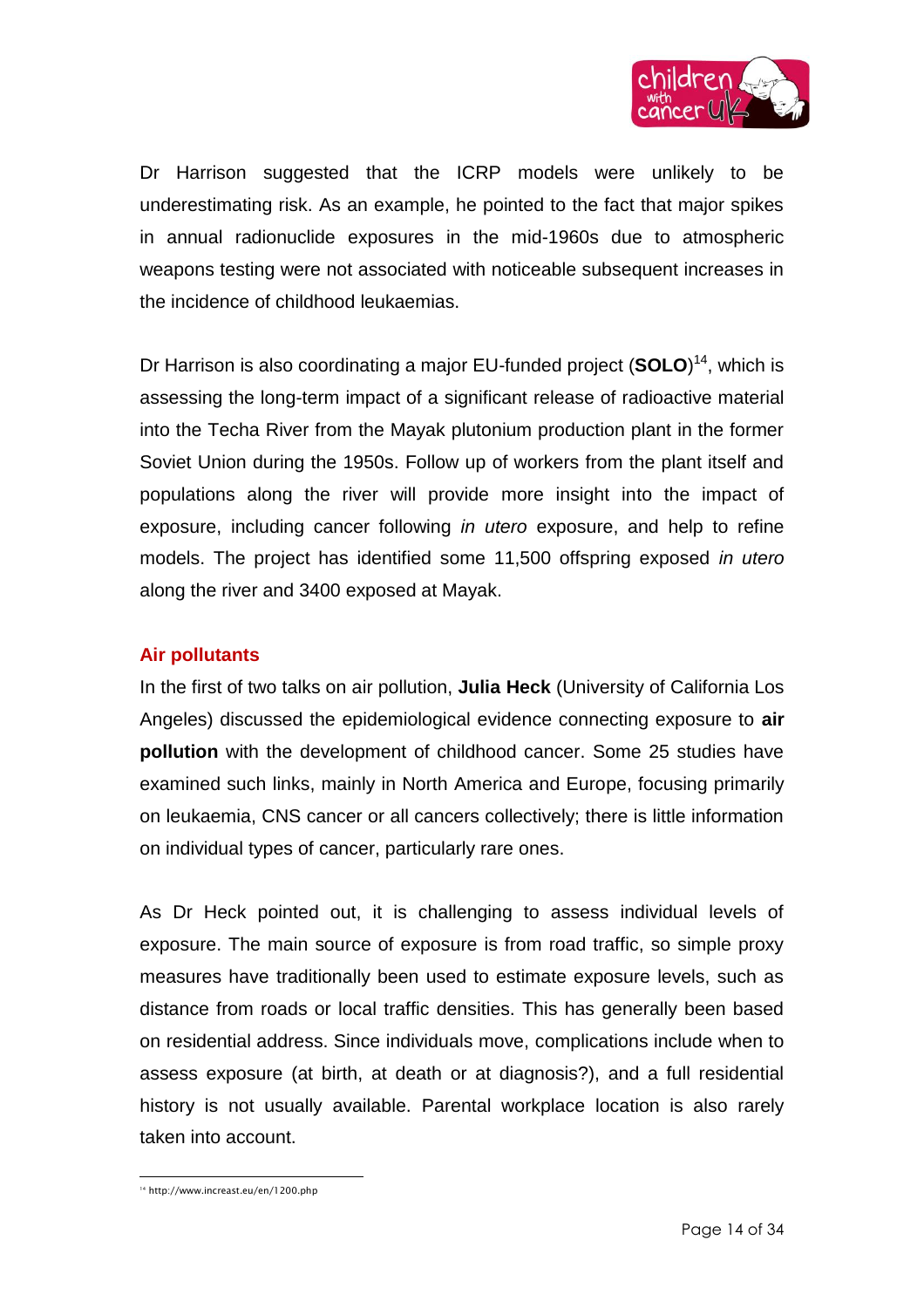

More recent studies have been based on actual measurements of pollutant levels in particular environments, combined with models to extrapolate from such data and provide estimates of more localised exposures. Models such as CALINE4 look at how pollutants mix, react and disperse from a roadway, to provide estimates of air quality in surrounding areas. Land use models take account of roadways but also whether surrounding land is being used for residential, industrial, agricultural or other purposes.

Pooled data from six studies using simple proximity measures found a small correlation between exposure and the incidence of ALL and/or leukaemia (odds ratio of 1.21). A larger number of studies have examined traffic density, finding only a small increase in risk (odds ratio 1.04). Modelling-based studies, 11 in total, again found a modest increase in risk of ALL/leukaemia (odds ratio 1.07).

Studies have provided little evidence for increased risk for acute myeloid leukaemia or for CNS tumours, but an increased risk was seen for retinoblastoma (odds ratio 1.08) and germ cell tumours (odds ratio 1.11). No dose-response effects were seen, and use of lifetime residential history had no impact, possibly because exposure in a specific developmental window rather than lifetime exposure is the critical factor.

A recently published meta-analysis<sup>15</sup> (which does not include some of the studies discussed by Dr Heck) found an increased risk for leukaemia based on exposure in childhood (odds ratio 1.53) but not prenatally. Indeed, Dr Heck suggested that leukaemia risk was significantly higher in the under fives.

In California at least, levels of many (but not all) traffic-associated pollutants have been declining in recent years. However, industrial activity is another important source of potentially harmful pollutants. Interest in this area was

 $\overline{a}$ <sup>15</sup> Boothe VL et al. Residential traffic exposure and childhood [leukemia: a systematic review and meta-analysis.](http://www.ncbi.nlm.nih.gov/pubmed/24650845) Am J Prev Med. 2014;46(4):413–22.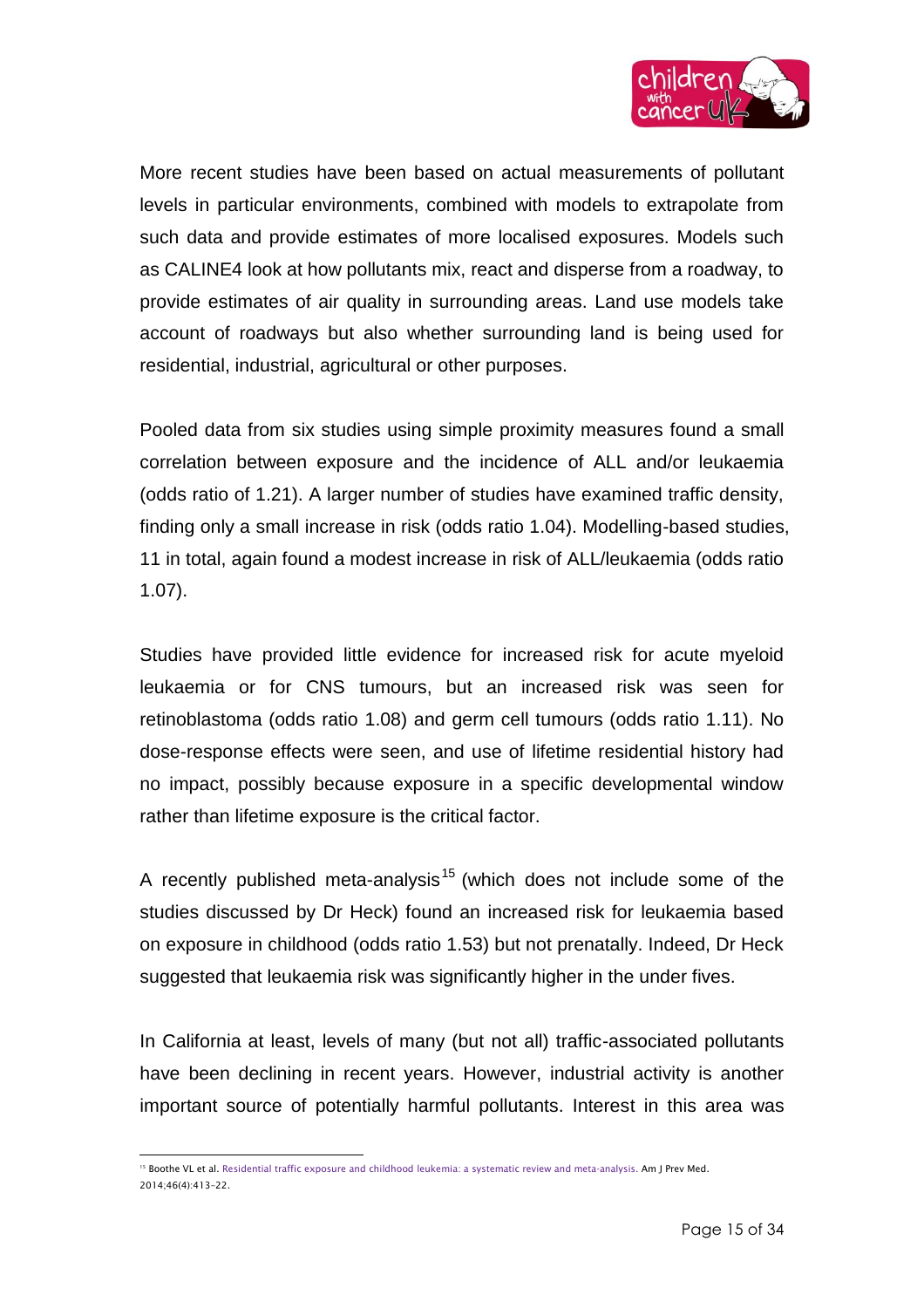

stimulated by Knox's landmark (and controversial) work in the 1990s on clusters of leukaemia near industrial sites in the UK. In California, airmonitoring stations are providing a source of data on air quality at numerous sites across the state. These will provide an important source of data for examining links between levels of a wide range of chemicals and cancer development. Studies of parental exposure may also generate useful information, though this has tended to focus on paternal employment and more work is needed on maternal exposure.

Although Dr Heck concentrated on California, Mathuros Ruchirawat pointed out that the incidence of leukaemia had risen markedly in Bangkok in recent years. Given the city's problems with traffic congestion, one possible reason might be increased exposure to chemicals such as benzene. DNA damage and impaired repair capacity has been documented in children exposed to urban air pollution and correlates with levels of exposure to benzene<sup>16 17</sup>.

Returning to the UK, **Matthew Wright** (Bristol) described some of the challenges of measuring air pollution and hence in assessing exposure. Air pollution was as a complex mix of gases and particulates. Moreover, there are multiple interactions between the two, complicating attempts to model their behaviour and hence exposures.

Multiple sources of pollutants exist, with road traffic being a particularly important source in urban areas. EU regulation sets limits for levels of many airborne pollutants (but not all). Notably, levels of several pollutants, including sulfur dioxide and PM10 and PM2.5 particulates (particles with diameters less than 10 $\Box$ m and 2.5 $\Box$ m, respectively), have been in decline since the 1970s, thanks to Clean Air Acts and changes in areas such as power generation and car exhaust design.

 $\overline{a}$ <sup>16</sup> Buthbumrung N et al. Oxidative DNA damage and influence of genetic polymorphisms among urban and rural schoolchildren exposed to [benzene.](http://www.ncbi.nlm.nih.gov/pubmed/18282563) Chem Biol Interact. 2008;172(3):185–94

<sup>&</sup>lt;sup>17</sup> Ruchirawat M et al[. Assessment of potential cancer risk in children exposed to urban air pollution in](http://www.ncbi.nlm.nih.gov/pubmed/17157453) Bangkok, Thailand. Toxicol Lett. 2007;168(3):200–9.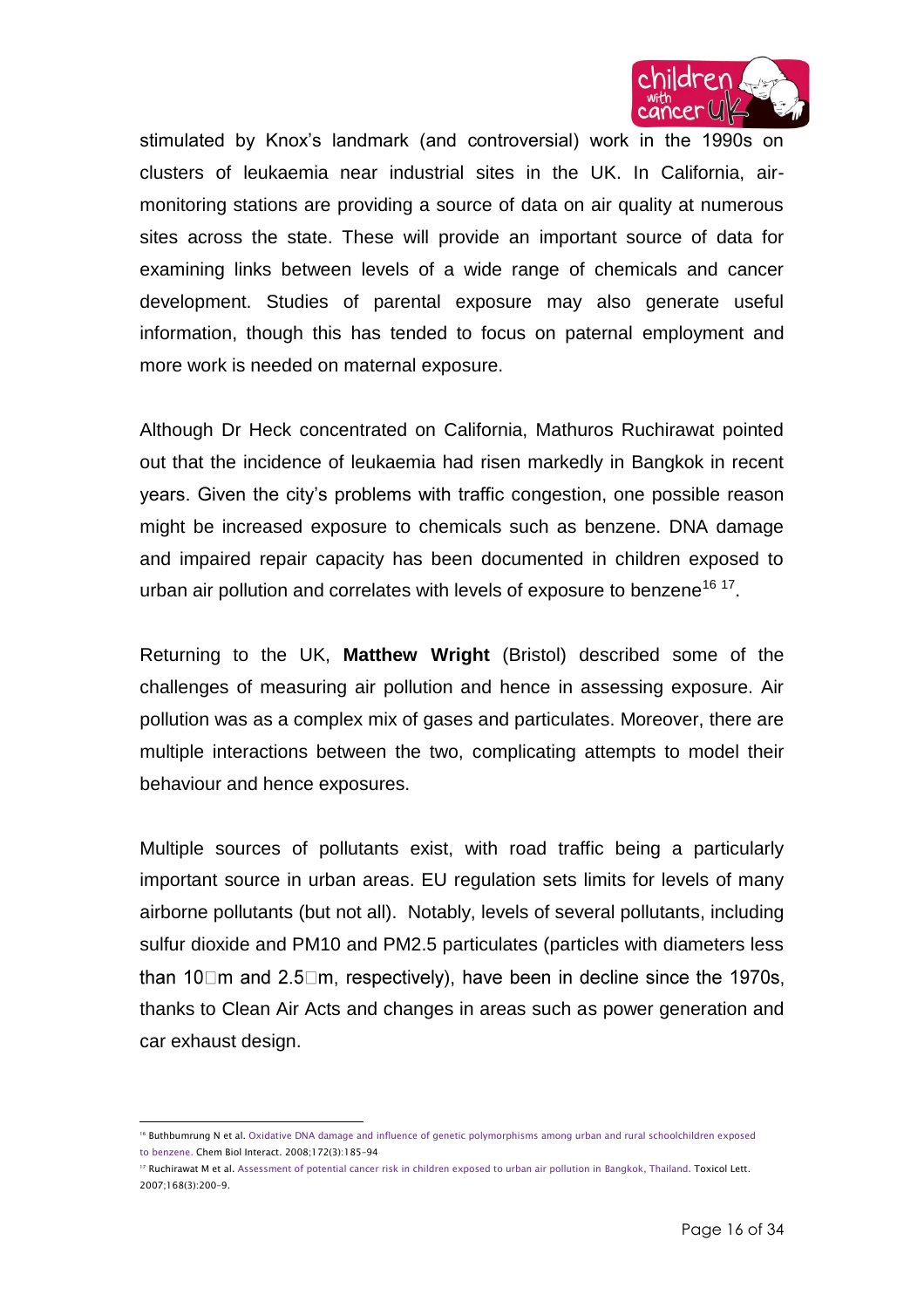

Dr Wright has a particular interest in **particulates**. Although particles exist in a range of sizes, they are regulated only in terms of mass. Hence regulation does not take into account potentially important factors such as particle number concentration, total particle surface area and their oxidative potential. Indeed, he suggested, size is critical: one particle of 1  $\Box$ m diameter has the same mass as one million 10 nm particles. Although their biological impact might be quite different, regulatory frameworks do not take account of these differences.

Additional complexity comes from the chemical interactions between pollutants. One result of these reactions is the production of ground-level ozone, a powerful oxidant that can itself react with organic pollutants and generate reactive chemical species.

Particles can also be affected by nucleation, as new particles are created from, for example, exhaust gases within the atmosphere. Particles can also increase in size as pollutants condense onto existing particles. Furthermore, particles may also adhere to one another or coagulate, creating larger and often irregularly shaped particles. All these factors affect how chemicals and particles interact with body tissues such as the lungs.

Pollutants become less concentrated as they disperse from their source, and in fact distance from road can be a reasonably accurate way of assessing likely exposure  $18$ . However, the situation is more complicated in urban environments, which show complex patterns of air movements that can be difficult to model<sup>19</sup>. There are also temporal complexities, with pollutant levels varying according to traffic levels – in cities, typically high in rush hours and lower at weekends. Indeed, pointed out Dr Wright, roadside levels can vary enormously over very short time frames, depending on what kind of vehicles happen to be passing.

 $\overline{a}$ 

<sup>&</sup>lt;sup>18</sup> Zhu Y et al[. Concentration and size distribution of ultrafine particles near a major highway.](http://www.ncbi.nlm.nih.gov/pubmed/12269664) J Air Waste Manag Assoc. 2002;52(9):1032-42. <sup>19</sup> Kumar P et al[. Dynamics and dispersion modelling of nanoparticles from road traffic in the urban atmospheric environment -](http://epubs.surrey.ac.uk/6411/) a review. J Aerosol Sci. 2011;42(9):580–603.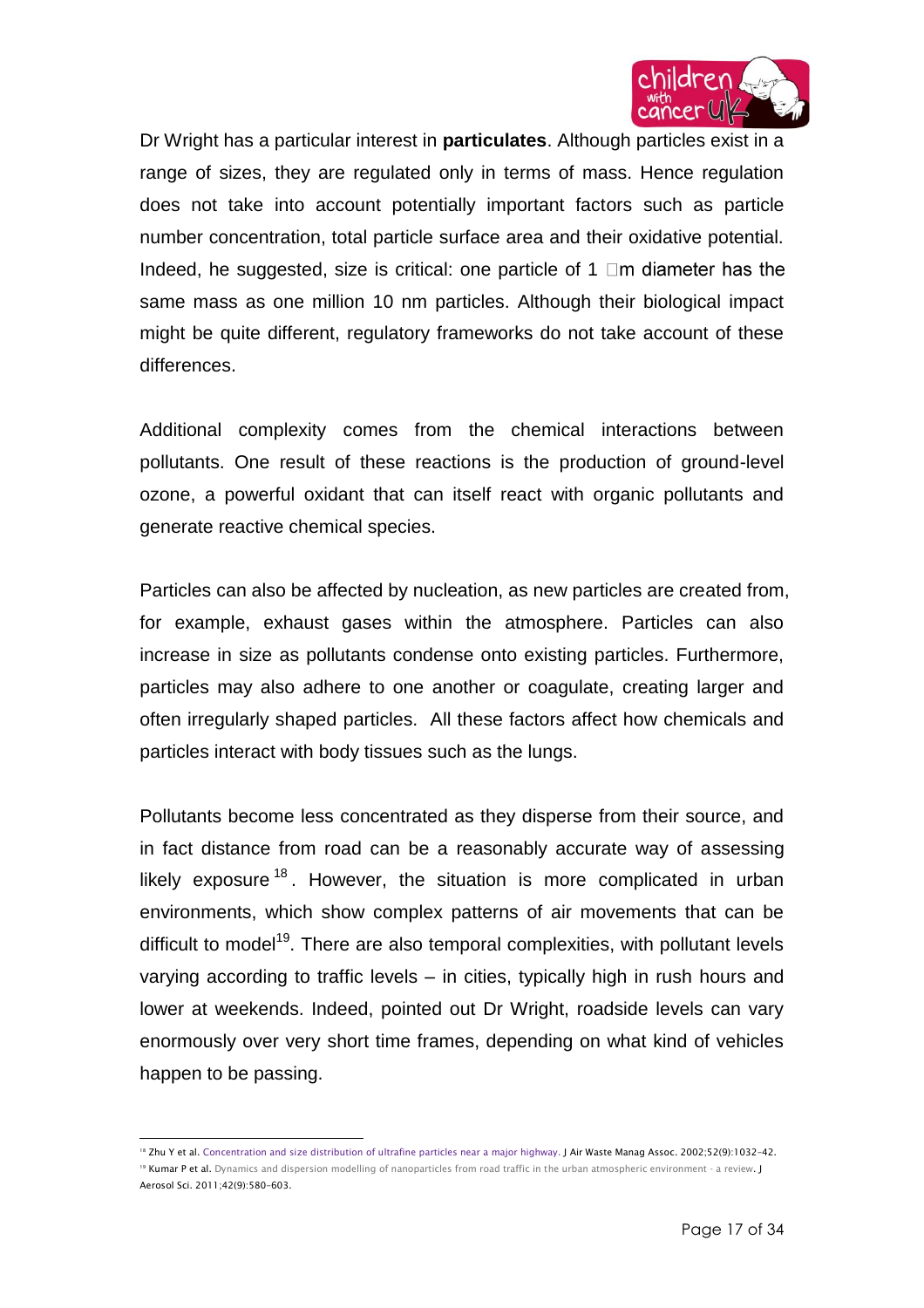

In terms of monitoring equipment, a wide range of equipment is available, some suitable for local monitoring and others for laboratory analysis. There is in general a trade off between cost and convenience. Portable devices tend to be cheaper but less able to carry out the sophisticated analyses possible in laboratory set-ups.

Through modelling, measurements can be related to exposures. Although the accuracy of models is improving, it is difficult to capture the impact of daily variations in pollutant levels. Moreover, it is challenging to incorporate the daily behaviour patterns of individuals, which will obviously influence exposure, and the impact of indoor exposures (where people will actually spend most of their time).

Dr Wright drew attention to important gaps in knowledge about ultrafine particles, which are not yet covered by EU regulation and are subject to minimal monitoring. In the long term, he suggested, monitoring strategies should be designed so they take account of the needs of epidemiological research into childhood cancer.

A further potential source of exposure is from **dietary carcinogens**, a topic covered by **Jos Kleinjans** (Maastricht). Since childhood cancers are rare, it is difficult to identity potential risk factors by epidemiological methods. An alternative approach, adopted by the EU-funded NewGeneris programme<sup>20</sup>, is to focus on biomarkers – potentially harmful chemical or other changes – that reflect exposure to dietary carcinogens.

The NewGeneris programme, based on materials collected at 10 birth cohorts and biobanks across Europe, analysed cord blood samples for exposure to a wide range of organic compounds, including established pollutants, food preparation byproducts and compounds found naturally in the gut. In all, samples from some 1100 participants were analysed. As well as looking for

 $\overline{a}$ 20 Merlo DF et al[. NewGeneris: a European study on maternal diet during pregnancy and child health.](http://www.ncbi.nlm.nih.gov/pubmed/19124475) Cancer Epidemiol Biomarkers Prev. 2009;18(1):5–10.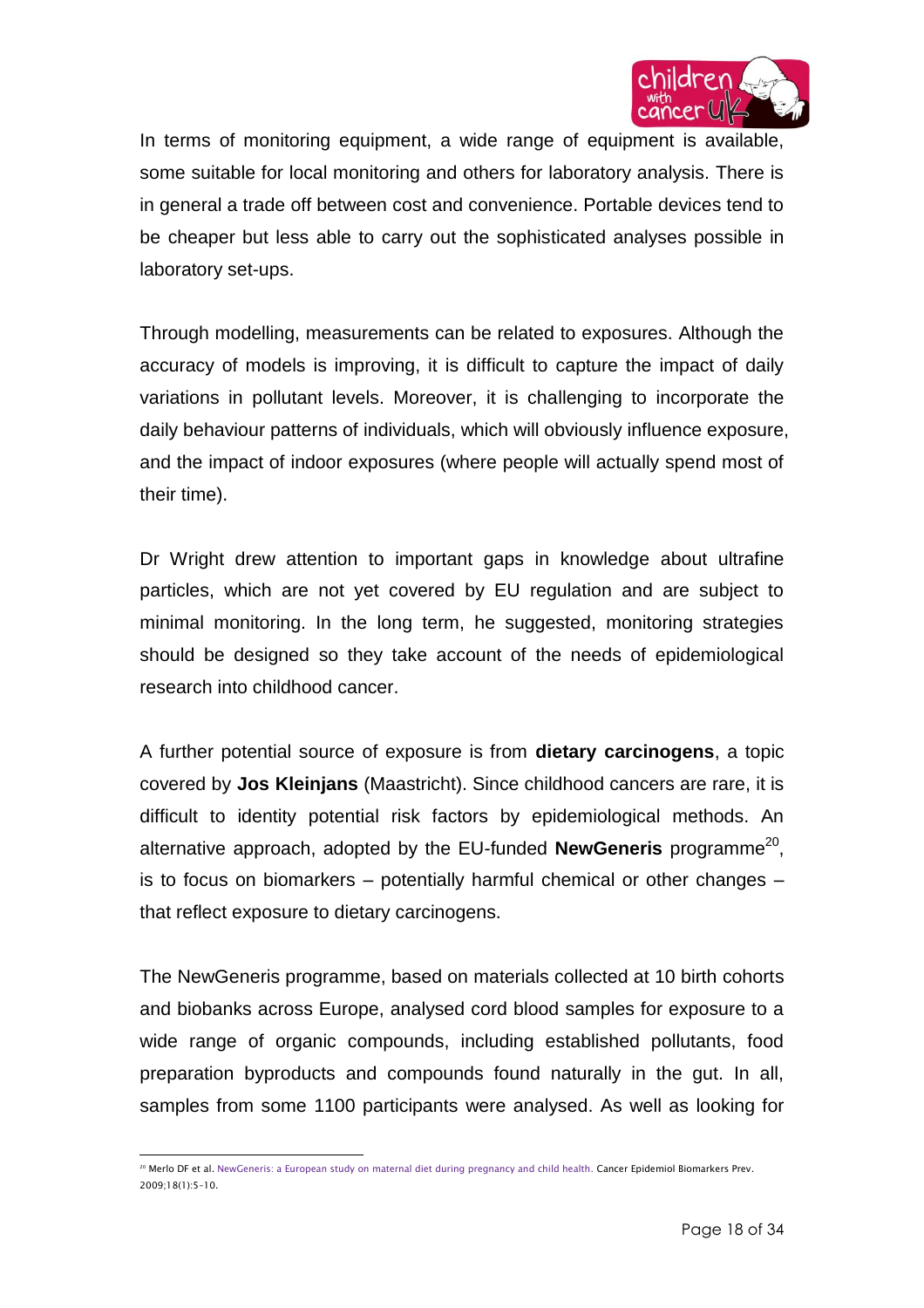

the presence of potential dietary carcinogens in samples, the programme also analysed 'response biomarkers', such as modifications to DNA and haemoglobin, that provide evidence of damage induced by dietary compounds.

Studies with placenta explants suggested that these compounds can readily cross the placenta, though at varying rates $^{21}$ . The programme also found good evidence for chemical modifications indicative of exposure to a wide range of potentially hazardous compounds. In the UK, the Born in Bradford cohort showed particularly high levels of acrylamide-based modifications<sup>22</sup>, which Professor Kleinjans attributed to a diet high in deep-fried foods.

Notably, the programme also looked for the presence of **micronuclei**, genomic debris resulting from severe chromosomal damage, which in adults have been strongly associated with carcinogenesis. The frequency of micronuclei showed significant associations with levels of exposure to dietary toxins<sup>23</sup>.

The programme also analysed genome-wide patterns of gene expression associated with exposure to dietary toxins, which revealed interest sexspecific differences. Some of the genes differentially affected have been implicated in childhood cancers, providing a possible explanation for sex biases in the incidence of diseases such as ALL.

The programme followed up a subset of genes, to identify those associated with both micronuclei formation and an exposure biomarker. Several such genes have previously been implicated in control of cellular proliferation or apoptosis. They represent genes that could potentially be important in mediating the damaging effects of dietary toxins.

 $\overline{a}$ <sup>21</sup> Mose T et al. Meta-analysis of data from human ex vivo placental perfusion studies on genotoxic and immunotoxic agents within the [integrated European project NewGeneris.](http://www.ncbi.nlm.nih.gov/pubmed/22374511) Placenta. 2012 May;33(5):433-9.

<sup>&</sup>lt;sup>22</sup> Pedersen M et al[. Birth weight, head circumference, and prenatal exposure to](http://www.ncbi.nlm.nih.gov/pubmed/23092936) acrylamide from maternal diet: the European prospective [mother-child study \(NewGeneris\).](http://www.ncbi.nlm.nih.gov/pubmed/23092936) Environ Health Perspect. 2012;120(12):1739–45.

<sup>&</sup>lt;sup>23</sup> Merlo DF et al. Micronuclei in cord blood lymphocytes and associations with biomarkers of exposure to carcinogens and hormonally active [factors, gene polymorphisms, and gene expression: the](http://www.ncbi.nlm.nih.gov/pubmed/24252472) NewGeneris cohort. Environ Health Perspect. 2014;122(2):193–200.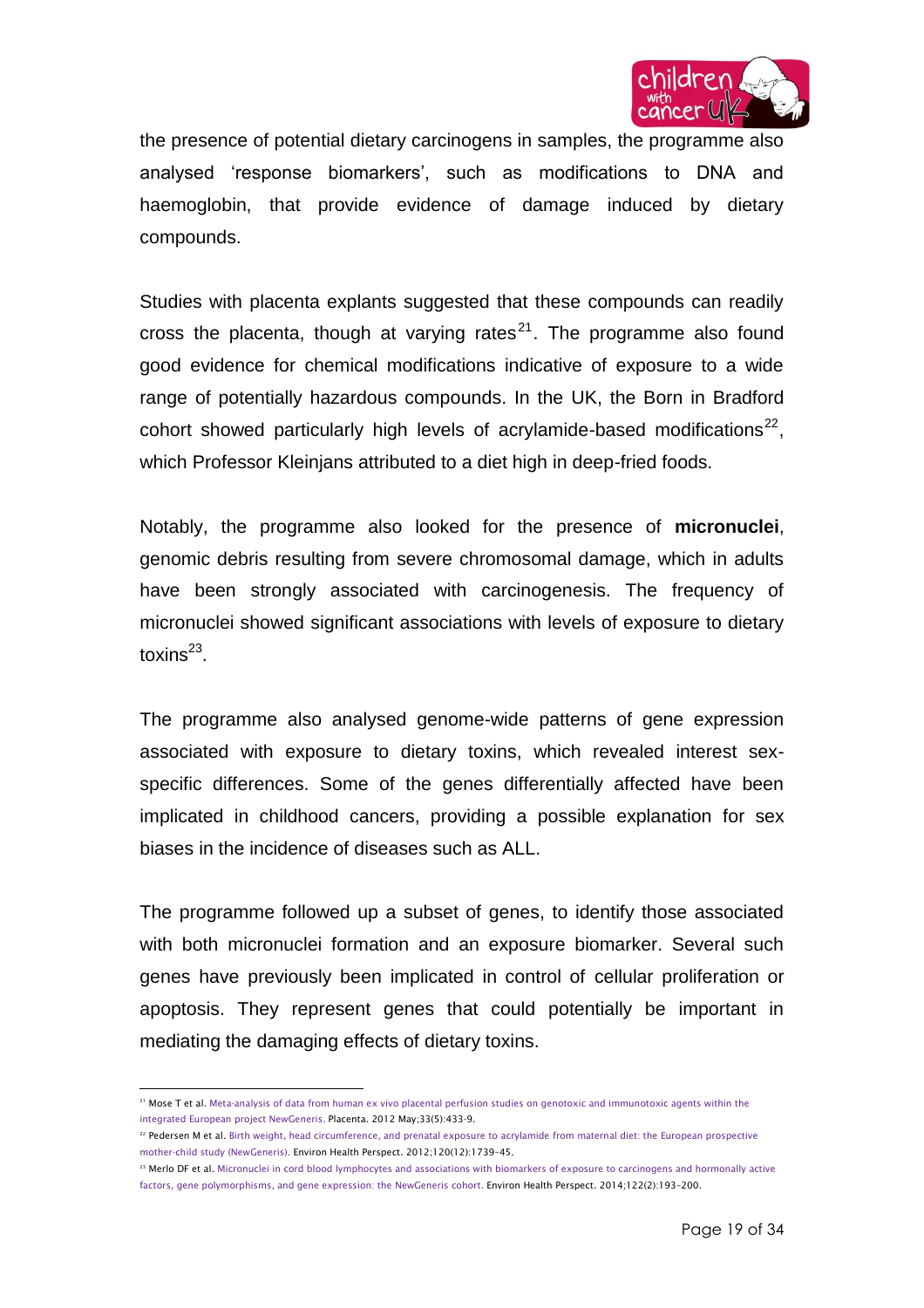

The programme also carried out an analysis to identify genes whose expression was both altered by prenatal exposure to dioxin-like chemicals and affected vaccination responses at age  $3^{24}$ . Such genes may potentially be mediating the detrimental impact of dioxin exposure on vaccination responses. The programme also identified detrimental impacts of acrylamide exposure and dioxin-like compounds on birth weight, head circumference and birth outcomes.

#### **Mechanisms of** *in utero* **damage**

Returning to the impact of nanoparticles on the placenta, **Patrick Case** (Bristol) presented data suggesting that they may be able to damage fetal tissues without even crossing the placenta.

There is evidence that metal nanoparticles can cause cytogenetic damage to bone marrow cells, including aneuploidy<sup>25</sup>. However, it is unclear whether they might affect a developing fetus.

To explore whether there is any evidence for this theoretical possibility, Dr Case established a transwell tissue culture system, using BeWo cells to create a multilayer placental barrier. He then assessed the potential of metal (cobalt–chromium) nanoparticles (or larger micrometre-sized particles) added to the upper transwell chamber to cause DNA damage in fibroblasts grown in the bottom chamber.

Notably, DNA damage could be detected in fibroblasts, primarily tetraploidy – even though the nanoparticles did not seem to traverse the placental cell barrier<sup>26</sup>. Dr Case likened the phenomenon to the 'bystander effect', whereby cells not directly affected by radiation are harmed by their proximity to radiation-damaged cells.

Biomaterials. 2013;34(14):3559–70.

 $\overline{a}$ 

<sup>24</sup> Hochstenbach K et al[. Toxicogenomic profiles in relation to maternal immunotoxic](http://www.ncbi.nlm.nih.gov/pubmed/22738990) exposure and immune functionality in newborns. Toxicol Sci. 2012;129(2):315–24.

<sup>&</sup>lt;sup>25</sup> Raghunathan VK et al[. Influence of particle size and reactive oxygen species on cobalt chrome nanoparticle-mediated](http://www.ncbi.nlm.nih.gov/pubmed/23433773) genotoxicity.

<sup>26</sup> Bhabra G et al[. Nanoparticles can cause DNA damage across a cellular barrier.](http://www.ncbi.nlm.nih.gov/pubmed/19893513) Nat Nanotechnol. 2009;4(12):876–83.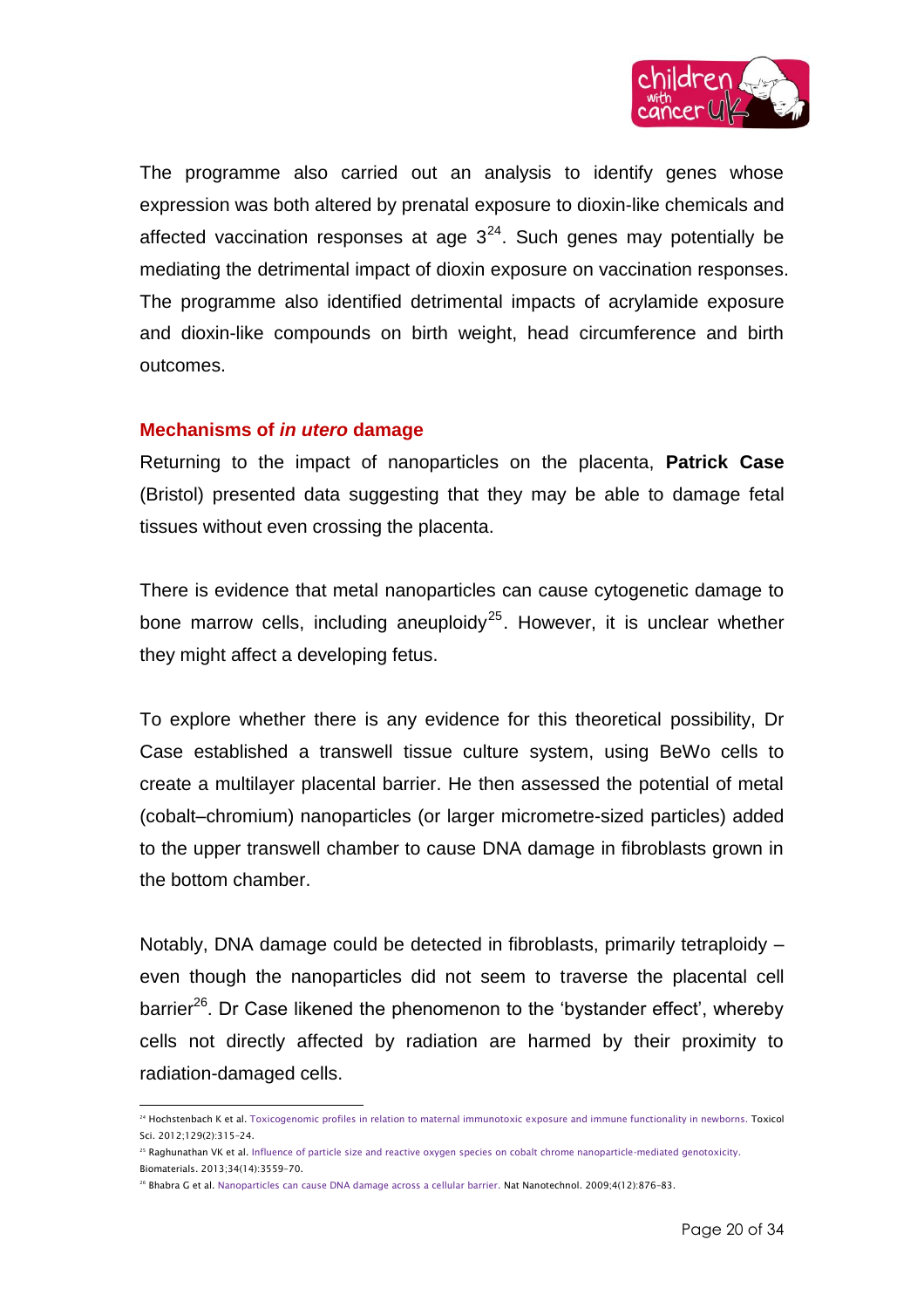

The effect was dependent on communication through gap junctions connecting placental cells, and there was some evidence for the involvement of ATP-based signalling and for calcium waves. Hence, suggested Dr Case, nanoparticles interacting with the placental cell barrier may trigger a series of intracellular and intercellular signalling events that ultimately lead to the release of an agent (possibly ATP) from the far side of the placenta barrier that can induce damage in nearby cells.

Notably, this effect was only seen with multilayer barriers – single-cell barriers, though physically smaller, seem to form a more effective barrier $^{27}$ .

Dr Case has gone on to show that human embryonic stem cells, as well as fibroblasts, suffer similar damage, but only when they are dividing. *In vivo* studies have also revealed that fetal blood cells and liver cells can be damaged following infusion of nanoparticles into pregnant mice even though the particles themselves are not detectable in the fetus, again pointing to an indirect effect.

## **Alcohol and aldehydes**

Another potentially significant genotoxic agent is **alcohol**, through its conversion in the body into **acetaldehyde**. **Nina Oberbeck** from K J Patel's laboratory in Cambridge presented results from studies in mice suggesting that maternal aldehyde metabolism is critical to the health of the developing fetus.

Dr Oberbeck's work has focused on mouse models of **Fanconi anaemia**, a condition caused by mutations affecting components of a DNA repair enzyme complex. The consequent impairments in DNA repair leave cells vulnerable to chromosomal aberrations, which ultimately promote the development of cancer.

 $\overline{\phantom{a}}$ <sup>27</sup> Sood A et al[. Signalling of DNA damage and cytokines across cell barriers exposed to nanoparticles depends on barrier thickness.](http://www.ncbi.nlm.nih.gov/pubmed/22056725) Nat Nanotechnol. 2011;6(12):824–33.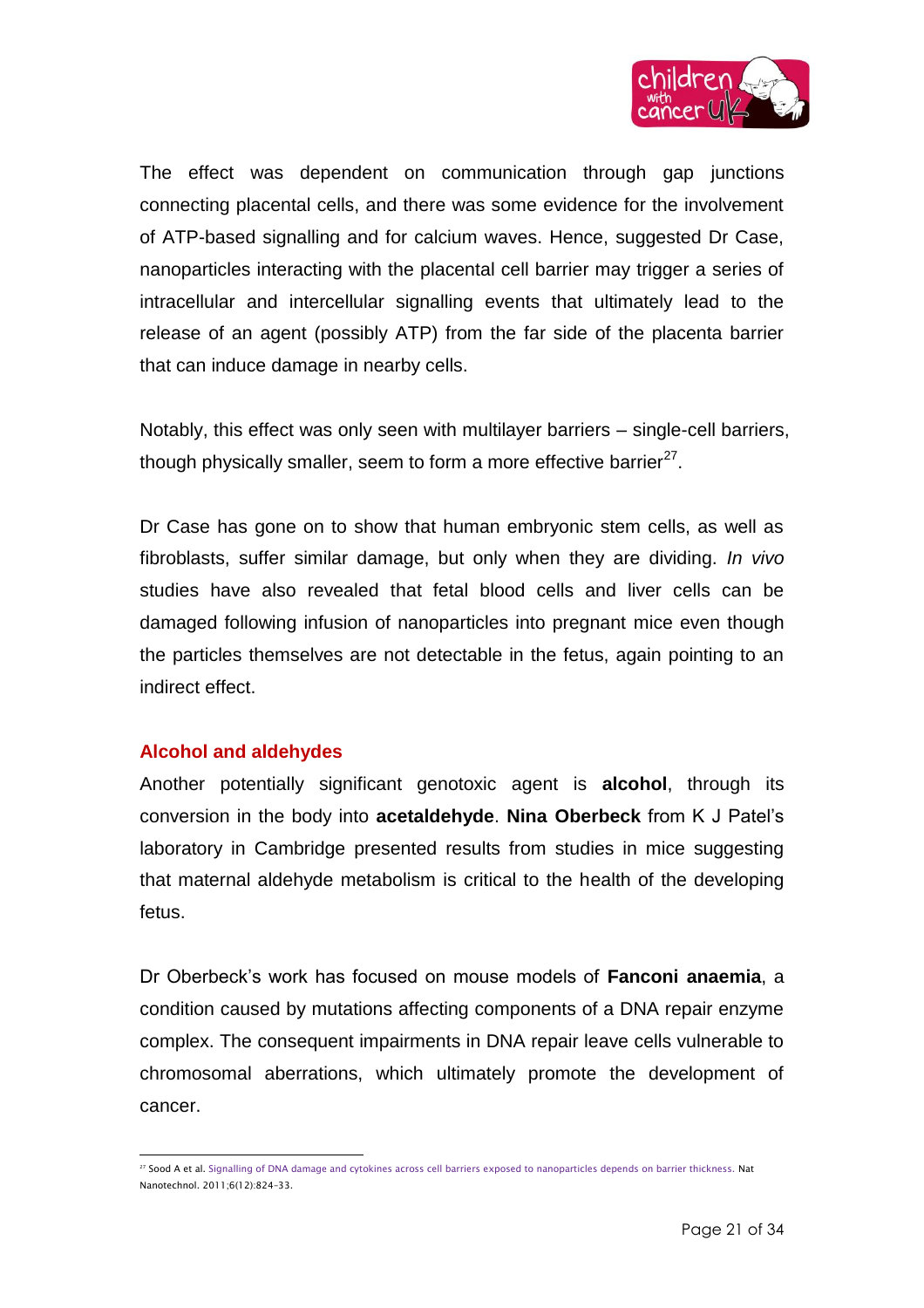

Aldehydes are among the factors known to induce DNA damage requiring repair. They are produced naturally in the body as well as being a product of alcohol metabolism. Normally, aldehydes are rapidly removed by a family of **aldehyde dehydrogenases**, most notably **Aldh2**. Although *Aldh2* knockout mice show no obvious phenotype, *Aldh2*/*Fancd2* double knockout animals, which lack a key component of the DNA repair complex as well as aldehyde dehydrogenase, die before birth.

However, a double knockout fetus will survive if its mother retains a single working copy of the *Aldh2* gene, highlighting the importance of maternal aldehyde breakdown to fetal survival. Even so, with their own aldehyde breakdown and DNA repair impaired, double knockout offspring show haematopoietic stem cell defects and rapidly develop leukaemia $^{28}$ .

Dr Oberbeck has gone on to demonstrate similar results with a knockout of a second Fanconi anaemia gene, *Fanca*. Indeed, double *Fanca*/*Aldh2* knockouts hardly develop at all in *Aldh2*-lacking mothers, and show curtailed growth in mothers with a single copy of the *Aldh2* gene.

As well as aldehydes produced by natural metabolic processes, Aldh2 also metabolises acetaldehyde generated after alcohol consumption. Excessive alcohol consumption in pregnancy causes a well-known clinical condition, fetal alcohol syndrome. In mice, alcohol given to pregnant females exacerbates the phenotype of *Fanca* knockout fetuses, presumably by generating DNA-damaging acetaldehyde. Consistent with this idea, an additional copy of the *Aldh2* gene in mothers protects *Fanca* knockout fetuses from alcohol-related harm.

Interestingly, Aldh2 detoxification of acetaldehyde appears to occur predominantly in the liver – there is no evidence for activity in the placenta.

 $\overline{\phantom{a}}$ <sup>28</sup> Langevin F et al[. Fancd2 counteracts the toxic effects of naturally produced aldehydes in mice.](http://www.ncbi.nlm.nih.gov/pubmed/21734703) Nature. 2011;475(7354):53-8.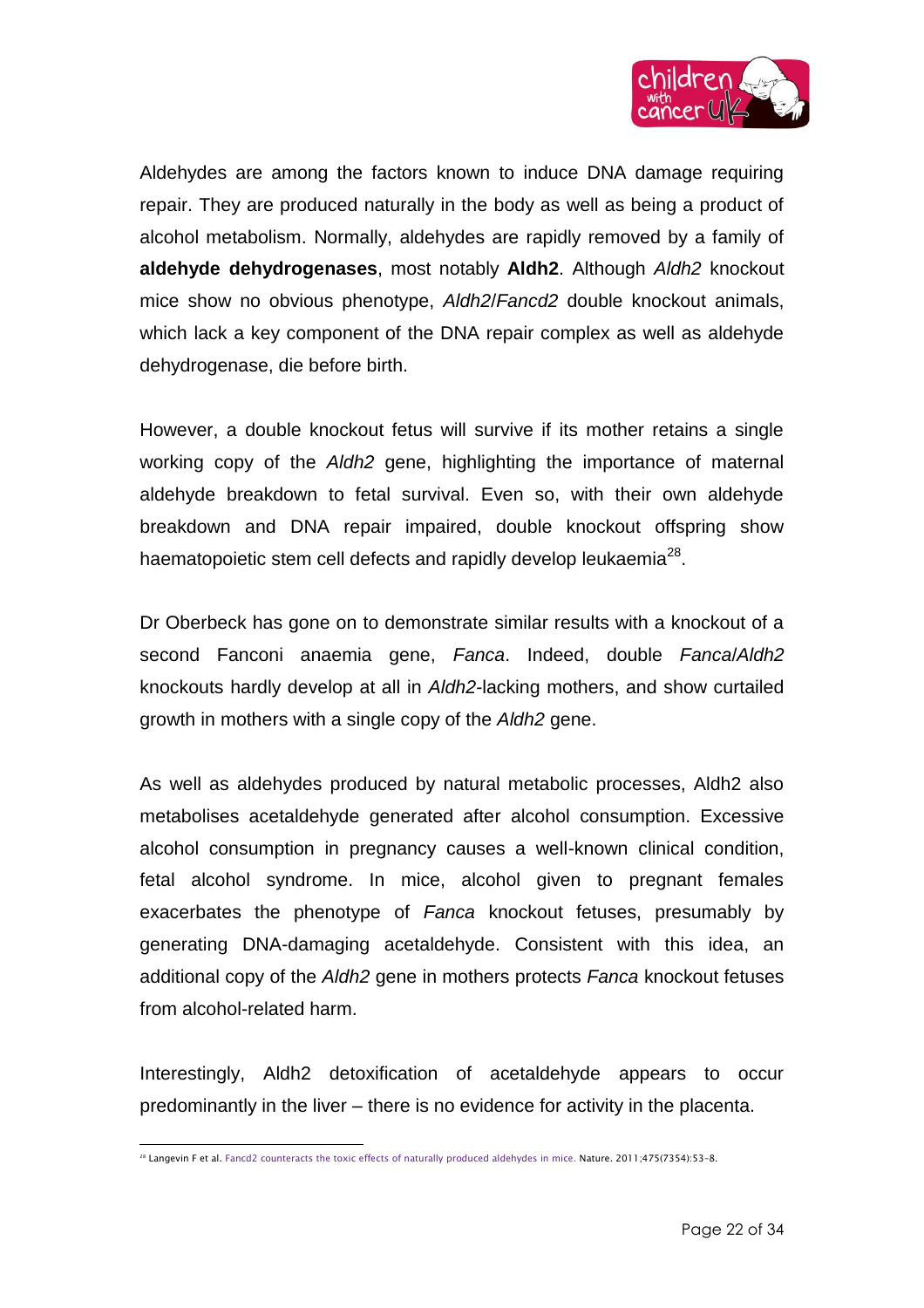

Collectively, the evidence suggests that aldehydes produced in the mother, from endogenous metabolic processes or generated after alcohol consumption, can be transferred to and harm the developing fetus. Strong evidence in support of this idea has come from embryo transfer experiments, in which *Aldh2*/*Fanca* double knockout fetuses at very early stages of development were transferred to a wild-type mother. Although double knockouts normally die before birth, in this maternal environment they survive to birth. (The animals still show haematopoietic stem cell problems, because of aldehyde production within the fetus itself).

The results indicate that maternal alcohol consumption could be a risk factor for DNA damage in the fetus. At particular risk might be those with the 'Asian flushing' mutation, common in the Far East, which causes striking blushing after alcohol consumption. The effect is linked to genetic changes affecting the human *ALDH2* gene, which lead to elevated levels of acetaldehyde.

A further potential source of aldehydes may be the artificial sweetener aspartame. Metabolism of aspartame can lead to the formation of formaldehyde, via methanol.

#### **Electric and magnetic fields**

Another potentially important contributor to childhood cancers could be exposure to **electric and magnetic fields**, for example from power lines. **Morando Soffritti** (Bentivoglio, Italy) described a large-scale animal study designed to shed light on this area.

In particular, evidence that power frequency magnetic fields could be harmful has accumulated from epidemiological analyses over recent decades. An initial connection between exposure and leukaemia in children was proposed in 1979<sup>29</sup>, while links to leukaemia in adults was made in 1982<sup>30</sup>. In 2000, a

 $\overline{\phantom{a}}$ <sup>29</sup> Wertheimer N, Leeper E[. Electrical wiring configurations and childhood cancer.](http://www.ncbi.nlm.nih.gov/pubmed/453167) Am J Epidemiol. 1979;109(3):273–84.

<sup>&</sup>lt;sup>30</sup> Milham S Jr. Mortality from leukemia [in workers exposed to electrical and magnetic fields.](http://www.ncbi.nlm.nih.gov/pubmed/7088076) N Engl J Med. 1982;307(4):249.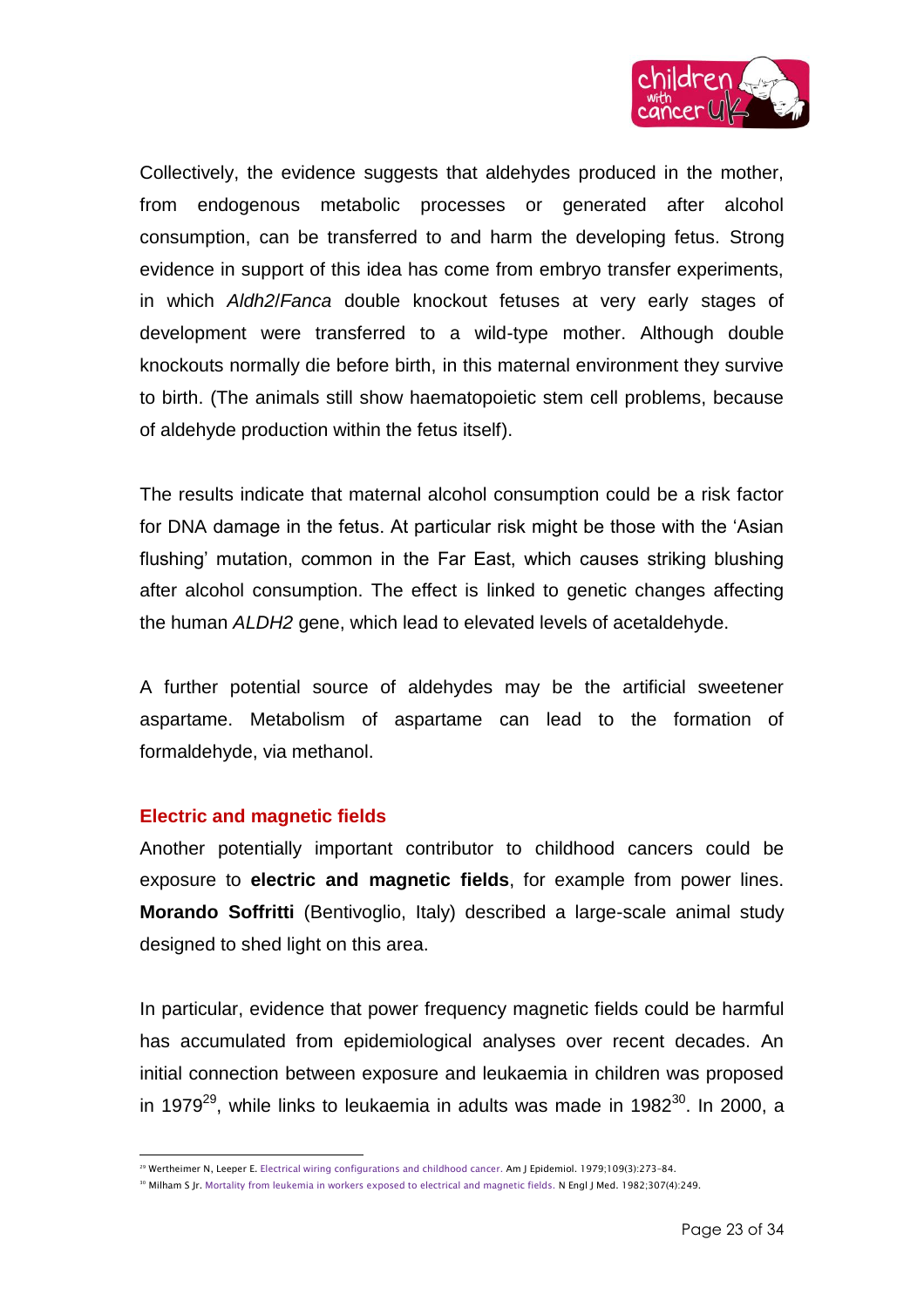

pooled analysis identified a significant increased risk of childhood leukaemia at exposures in excess of 0.4  $\Box$  $T^{31}$ , while various meta-analyses have since reported a twofold increased risk of childhood leukaemia at exposures of 0.3– 0.4  $\Box$ T. The epidemiological evidence led the International Agency for Research on Cancer (IARC) to classify extremely low frequency (incorporating power frequency) magnetic fields as a possible carcinogen.

Despite this convincing epidemiological evidence, experimental studies have failed to provide conclusive evidence. Experimentally, it has not been possible to identify a carcinogenic effect of magnetic fields, and no accepted mechanism by which they might cause cancer has been described.

However, pointed out Dr Soffritti, studies to date have typically lacked the scale to identify rare events and have not been long enough to track disease in later life. Critically, they have also not taken into account *in utero* exposure.

To address these issues, Dr Soffritti has run a large-scale, long-term experimental project on exposure to magnetic fields with and without coexposure to other potential carcinogens. The study involved some 7000 rats, exposed to magnetic fields from before birth to death. The animals were all kept in a 900  $m^2$  room designed to simulate exposure to power lines, and outcomes were compared with a concurrent control group of over 1000 male and female rats and those from 18,000 historical controls.

The study compared the effects of magnetic fields alone and in combination with chronic formaldehyde administration, a single shot of gamma-radiation and nine doses of aflatoxin.

Although magnetic fields alone did not increase the incidence of cancer, effects were seen with combinations of carcinogens. Magnetic fields plus formaldehyde led to an increase in some cancers (e.g. thyroid cancer) in

 $\overline{\phantom{a}}$ <sup>31</sup> Ahlbom A et al[. A pooled analysis of magnetic fields and childhood](http://www.ncbi.nlm.nih.gov/pubmed/10944614) leukaemia. Br J Cancer. 2000;83(5):692-8.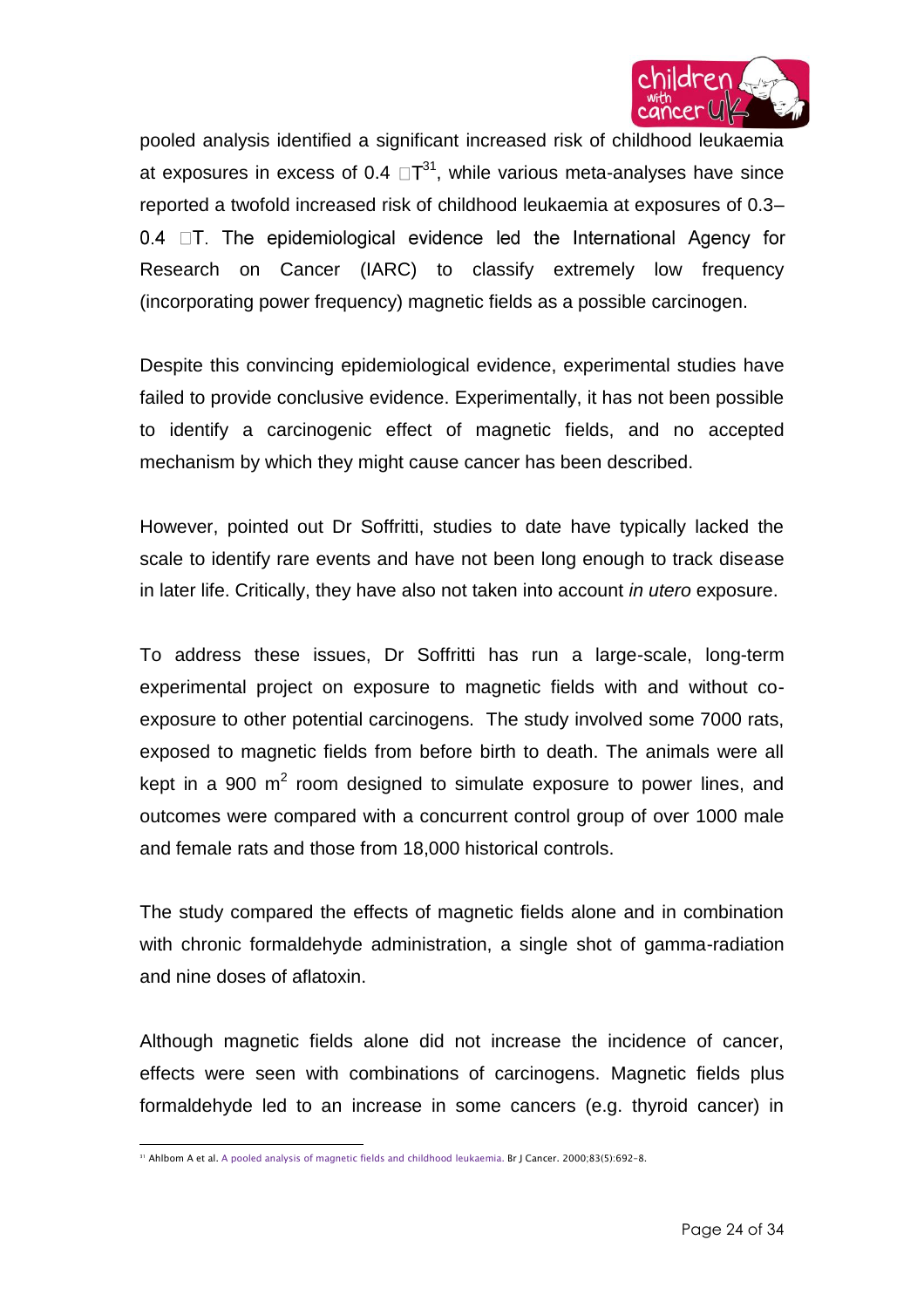

males, while the combination of magnetic fields and gamma-radiation was associated with an increased incidence of cancers in males and of mammary gland cancers in females.

### **Arsenic and cancer**

Arsenic is an environmental exposure of growing concern. **William Suk** (National Institute of Environmental Health Sciences, USA) presented a global overview of the threat to health posed by arsenic, and described an innovative programme he is heading that aims to combat it.

Dr Suk suggested that between one-third and one-quarter of ill-health could be attributed to environmental factors, many of them linked to human activities. Children are particularly vulnerable and less-developed countries bear the greatest burden of disease.

Arsenic is just one of many potentially harmful environmental exposures, but globally it is a major problem. Some ten million people in the USA are exposed to arsenic in water supplies, while globally hundreds of millions of people are exposed to damaging levels of arsenic. 'Hotspots' of arsenic exposure are distributed throughout the world, reflecting natural geologic processes leading to arsenic contamination of aquifers as well as human industrial processes, particularly mining.

The mechanisms of arsenic toxicity are unclear, though multiple possible mechanisms have been proposed. The element is a metalloid with unusual chemical properties, able to form complexes with many other compounds. A lack of understanding of mechanisms of toxicity has made it hard to establish 'safe' levels of exposure. While 50  $\Box$ g/l was used as an arsenic water standard for many years in the USA, this has recently been reduced to 10  $\Box$ g/l (although adverse health effects have been reported at even lower levels).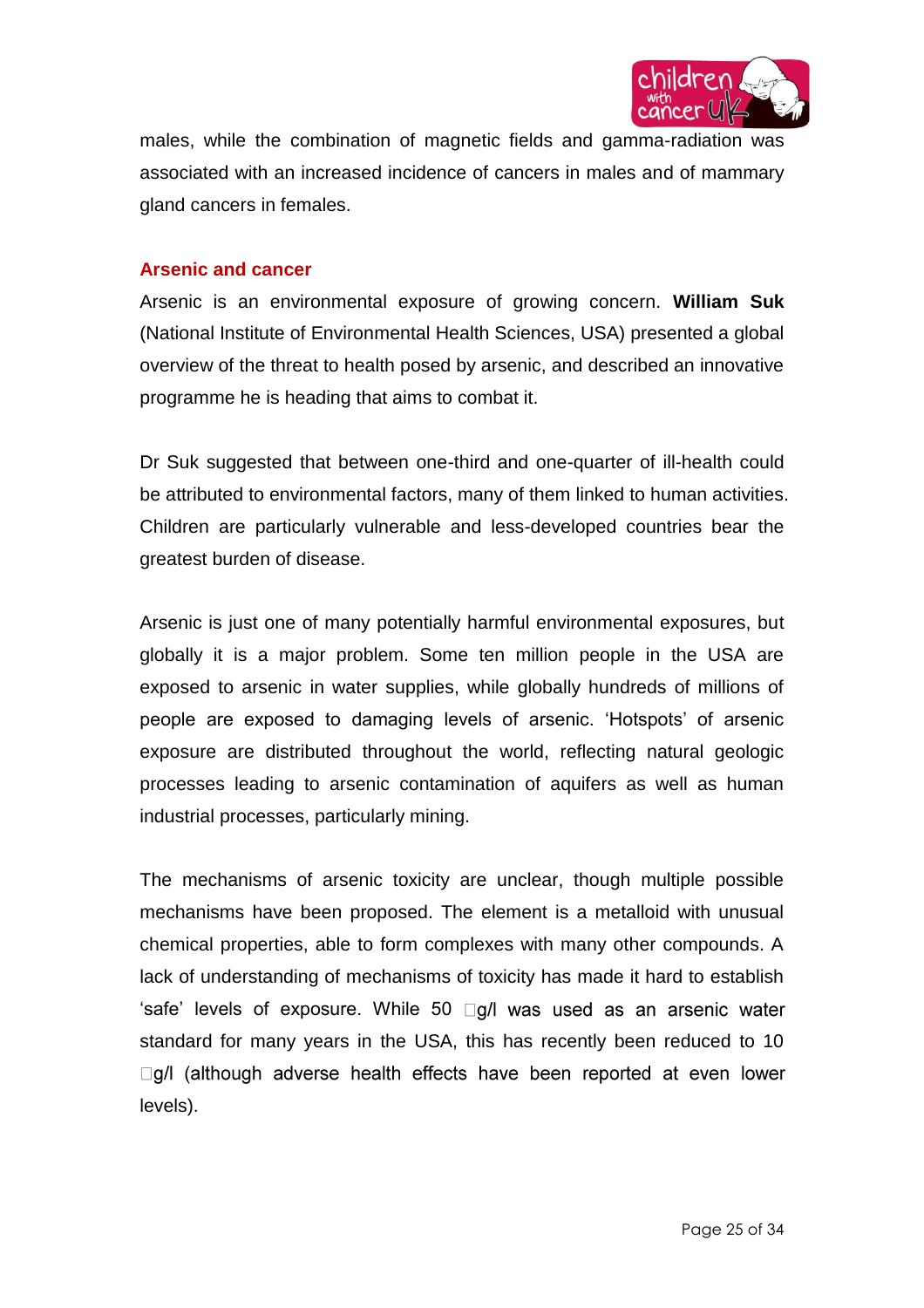

Chronic arsenic exposure is associated with damage to numerous organ systems and causes many health conditions, including skin abnormalities (keratosis), cardiovascular disorders and cancer $32$ . Animal studies suggest that it can cross the placenta, and prenatal exposure is associated with a wide range of health defects in later life (including childhood cancer).

One of the most striking impacts of arsenic exposure has come from the Chilean city of **Antofagasta**, when residents began using a heavily contaminated water source. From 1958 to 1970, locals were exposed to high arsenic levels on a daily basis, providing a natural experiment for assessing the long-term impact of exposure *in utero* and early life on health and development. One striking finding has been a significant incidence of lung cancer (and other lung abnormalities) and other conditions $^{33}$ .

Chile is one site of work funded through the Superfund Research Program $^{34}$ , run by Dr Suk. This global interdisciplinary initiative spans a wide range of research, including risk assessment, biological responses to arsenic, technology development and remediation – all with the ultimate aim of improving public health. The programme is active at sites across Asia and Central and South America, encouraging international as well as interdisciplinary collaboration and sharing of information and expertise. Projects encompass basic and clinical scientists, behavioural researchers and engineers; projects are housed jointly within schools of public health and engineering.

Looking forward, Dr Suk suggested there was a need for concerted action across a number of areas. These include improved data collection to provide a clearer picture of the global burden of arsenic-related disease, a strategic global approach to epidemiology to tie together exposure and its impacts on health, a need for effective new interventions and preventive measures, and

 $\overline{a}$ 

<sup>32</sup> Naujokas MF et al[. The broad scope of health effects from chronic arsenic exposure: update on a worldwide public health problem.](http://www.ncbi.nlm.nih.gov/pubmed/23458756) Environ Health Perspect. 2013;121(3):295–302.

<sup>33</sup> Smith AH et al[. Mortality in young adults following in utero and childhood exposure to arsenic in drinking water.](http://www.ncbi.nlm.nih.gov/pubmed/22949133) Environ Health Perspect. 2012;120(11):1527–31.

<sup>34</sup> https://www.niehs.nih.gov/research/supported/dert/programs/srp/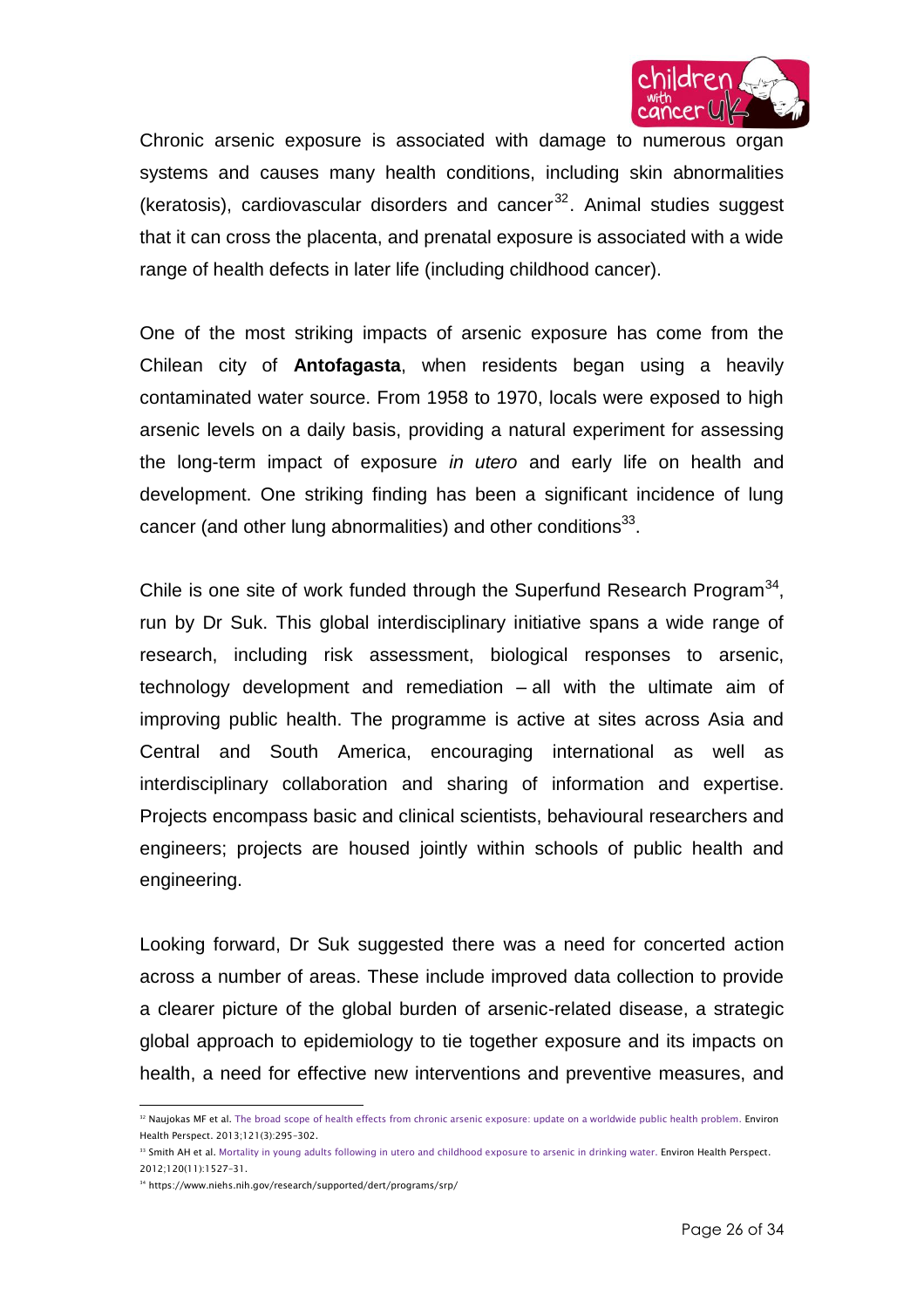

research to clarify mechanisms of toxicity and contributions to arsenicassociated disease and disease susceptibility.

One country affected by arsenic contamination is Thailand. **Mathuros Ruchirawat** (Chulabhorn Research Institute, Bangkok, Thailand) described how work on another arsenic-exposed population had revealed some of its potentially important mechanisms of action.

It has been estimated that some 140 million people worldwide are exposed to arsenic levels in excess of 10  $\Box$ g/l. One in ten people experiencing long-term exposure to very high levels ( $>500$   $\Box$  g/l) are likely to die from cancer, and even 10  $\Box$ g/l is thought to be associated with an increased risk of the disease.

Inside the body, arsenic combines with glutathione, forming arsenic triglutathione, which can be modified by the addition of one or more methyl groups. Variation in the efficiency of these metabolic reactions between individuals could underlie differences in susceptibility to arsenic.

Chronic exposure to arsenic leads initially to skin lesions and progressively to non-malignant and then malignant tumours (among other health impacts). Exposure in the womb has both immediate impacts (such as low birth weight) and longer-term consequences, including impaired mental function in childhood.

Between the 1960s and 1990s, tin mining activities within the **Ron Pibul** area of southern Thailand led to significant arsenic contamination of groundwater, providing an opportunity to examine the impact of prenatal exposure to arsenic on offspring. Gene expression studies in offspring revealed widespread changes in expression (up or down) across several hundred genes. In particular, changes were seen in sets of genes associated with key biological processes, including inflammation and the development of cancer $^{35}$ .

 <sup>35</sup> Fry RC et al. Activation of inflammation/NF-kappaB [signaling in infants born to arsenic-exposed mothers.](http://www.ncbi.nlm.nih.gov/pubmed/18039032) PLoS Genet. 2007;3(11):e207.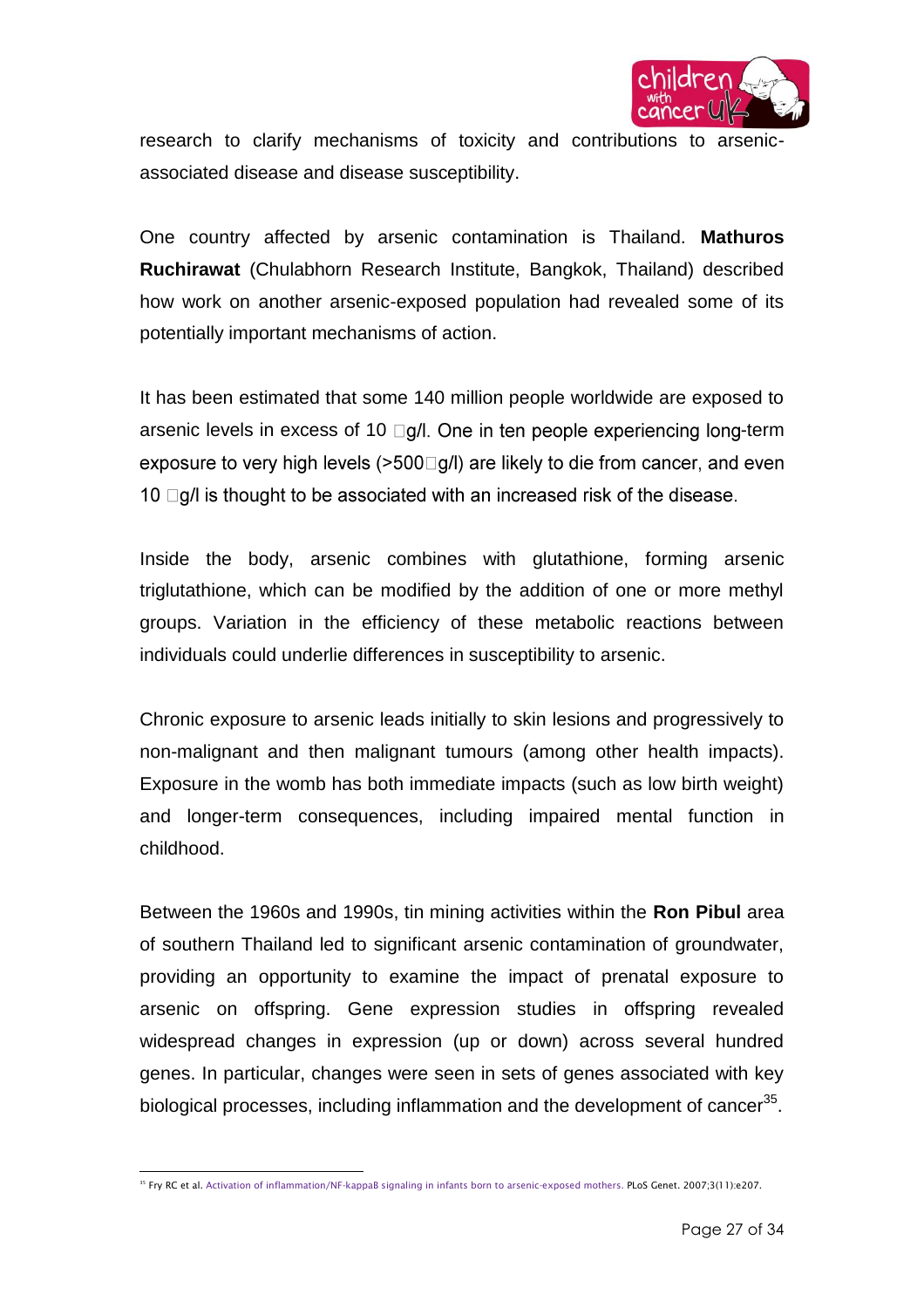

Analysis of the 447 genes whose expression was found to be changed by arsenic exposure led to the identification of more than 100 proteins organised into three interacting networks, each associated with inflammatory responses. The set of genes that was identified had high accuracy in predicting arsenic exposure and thus could be potential biomarkers of exposure. In addition, inflammatory responses could be an important mechanism for promoting the development of cancer.

Arsenic exposure was also associated with a slight increase in methylation of the p53 promoter and small changes to global methylation patterns<sup>36</sup>. Follow up studies of the offspring at ages 5–7 have revealed altered arsenic metabolism as well as higher levels of DNA damage and impaired DNA repair and higher levels of inflammatory cytokines in exposed children<sup>37</sup>. Such factors could be contributing to an increased risk of cancer in arsenic-exposed young people.

The growing realisation of the dangers posed by chronic arsenic exposure raises questions about the safety of the water supply in the UK. A surprisingly large number of people – one in 100 – obtain water from ground wells. Arsenic could pose a danger in locations such as Cornwall, where past tin mining activities may have increased groundwater contamination.

#### **Circadian rhythms and melatonin**

The final session of the meeting touched upon the intriguing idea that disruption of daily (circadian) rhythms could be a factor in the development of childhood cancer. As **Richard Stevens** (University of Connecticut Health Center, USA) pointed out, there is growing evidence of the harmful impact of circadian rhythm disruption, generally due to increased exposure to light at night. Indeed, as far back as 1987, Professor Stevens was warning of the potential link between light exposure and breast cancer<sup>38 39</sup>, and

 $\overline{\phantom{a}}$ <sup>36</sup> Intarasunanont P et al[. Effects of arsenic exposure on DNA methylation in cord blood samples from newborn babies](http://www.ncbi.nlm.nih.gov/pubmed/22551203) and in a human [lymphoblast cell line.](http://www.ncbi.nlm.nih.gov/pubmed/22551203) Environ Health. 2012;11:31.

<sup>&</sup>lt;sup>37</sup>Hinhumpatch P et al. Oxidative DNA damage and repair in children exposed to low levels of arsenic in utero and during early childhood: [application of salivary and urinary biomarkers.](http://www.ncbi.nlm.nih.gov/pubmed/24128852) Toxicol Appl Pharmacol. 2013;273(3):569–79.

<sup>38</sup> Stevens RG. Electric power use and breast cancer: A hypothesis. Am. J. Epidemiol. 1987;**125**:556-561.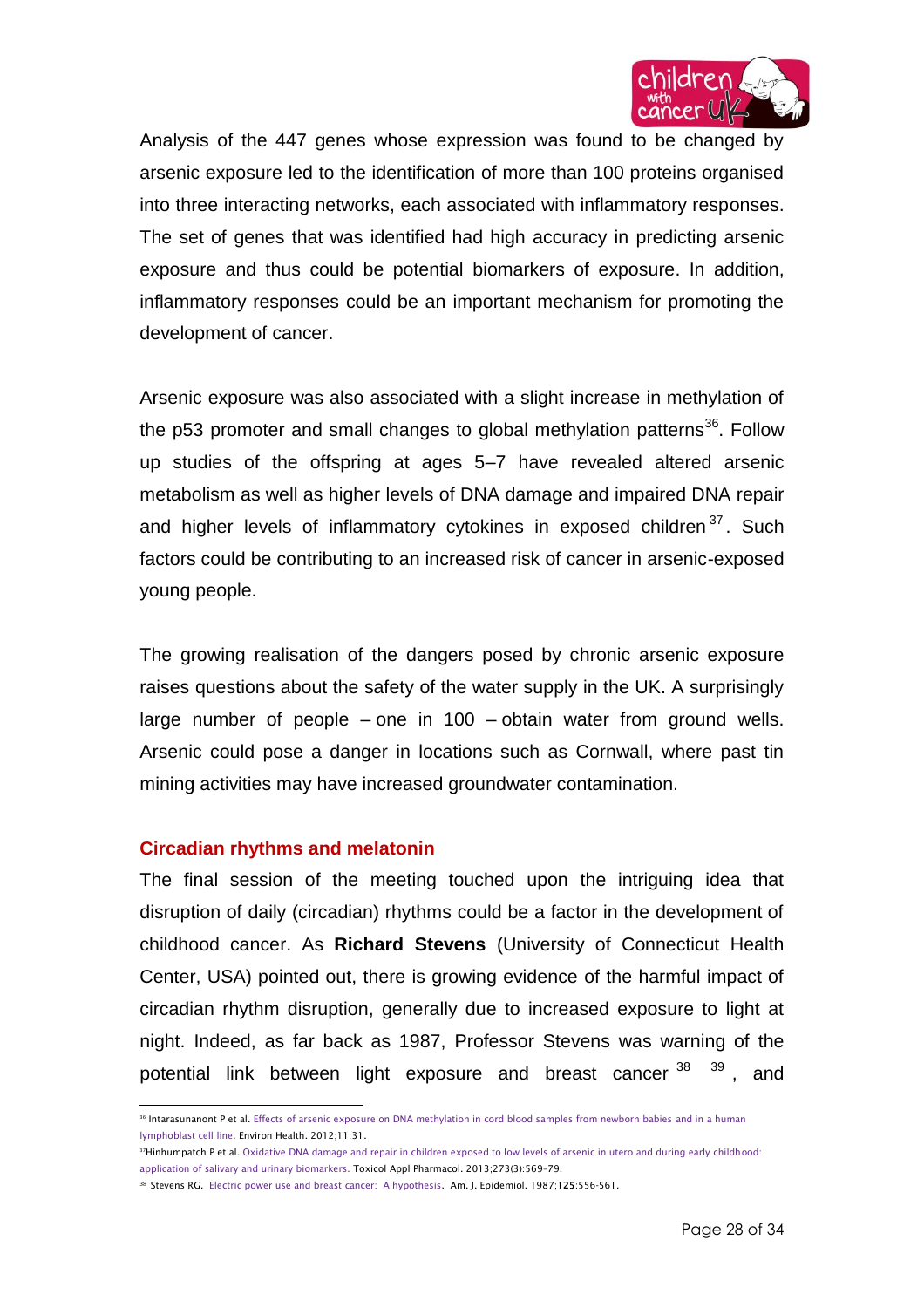

epidemiological studies have gone on to identify a correlation between shift work and the development of breast cancer. At a previous Children with Cancer UK meeting, Professor Stevens had marshalled evidence to support the contention that altered light exposure in pregnant women, neonates and young children could contribute to childhood cancer $^{\rm 40}.$ 

The key issue, suggested Professor Stevens, was a mismatch between the environment in which we evolved – characterised by light days and dark nights – and the environment most of us are now exposed to in industrialised countries, with plenty of artificial light at night and less exposure to light during the day if we work inside. The most extreme disruption is likely to be experienced by those undertaking shift work. Indeed, in light of the considerable evidence of the adverse health effects of such disruption, the International Agency for Research on Cancer, IARC has classed night shift work as a probable carcinogen $^{\rm 41}$ .

The human body shows numerous daily rhythms attuned to environmental night–day cycles. The sleep–wake cycle is one obvious example, but our core body temperature also fluctuates on a daily basis, as do our physical activity patterns, hunger and appetite, and many metabolic functions. Deep within cells, many genes show distinctive daily cycles of activity.

The key advantage of having an endogenous body clock, and one that is responsive to environmental light cycles, is that it enables key transitions – sunrise and sunset – to be anticipated. It is such an advantage that nearly all organisms tested have been found to have an endogenous clock.

Human endogenous circadian rhythms were studied extensively by Rutger Wever and colleagues between 1969 and 1984 in an underground chamber – the Andechs bunker – in Germany. These studies suggested that the human

 $\overline{\phantom{a}}$ <sup>39</sup> Stevens RG et al[. Electric power, pineal function, and the risk of](http://www.ncbi.nlm.nih.gov/pubmed/1740235) breast cancer. FASEB J. 1992;6(3):853–60

<sup>40</sup> Stevens RG. Does electric light stimulate cancer development in children? Cancer Epidemiol Biomarkers Prev.2012;21(5);701-4.

<sup>41</sup> IARC Monographs of the Evaluation of Carcinogenic Risks to Humans, volume 98, 2010: Painting, Frefighting and Shiftwork. Published by the International Agency for Research on Cancer, 150 cours Albert Thomas, 69372 Lyon Cedex 08, France. International Agency for Research on Cancer. ISBN 978 92 832 1298 0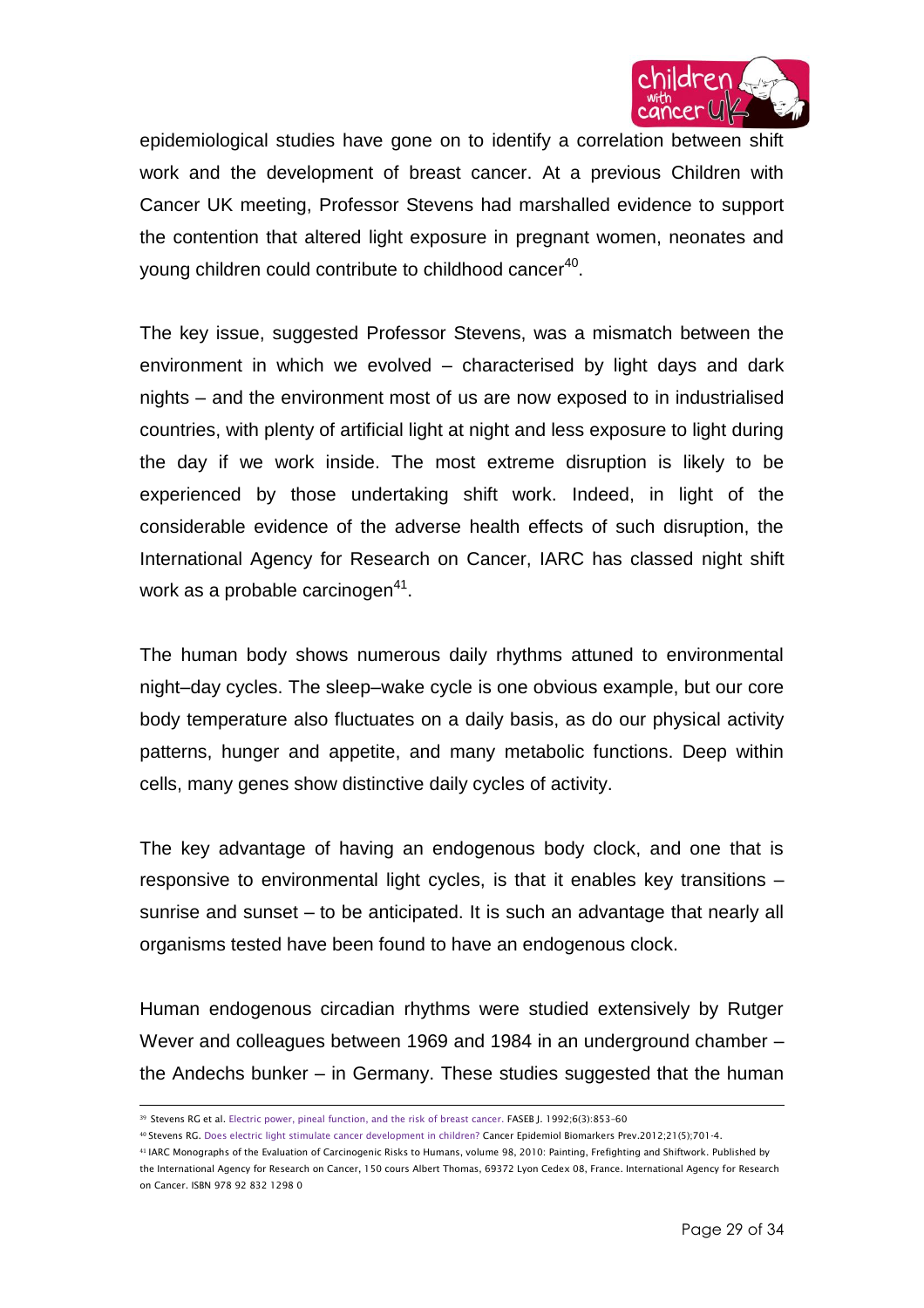

daily cycle was naturally around 25 hours and varied widely between individuals. However, noted Professor Stevens, these studies were seriously flawed – participants were able to control their own lighting levels, leading to phase shifts. In more carefully controlled studies at Brigham and Women's Hospital in Boston, the natural daily cycle was found to be just slightly over 24 hours, with little inter-individual variation.

At the heart of circadian rhythms lies a genetic circuit consisting of a series of feedback loops that generate a regular oscillating output. A core set of 10 highly conserved 'clock genes' have been identified. Strikingly, some 10% of the genome shows regular daily patterns in gene expression, including genes known to be involved in cell cycle progression, apoptosis and other processes relevant to cancer.

A structure within the brain, the **suprachiasmatic nucleus**, acts as the body's master clock. Input signals from the eyes provide its link to the outside world. The suprachiasmatic nucleus itself signals to numerous peripheral clocks regulating cyclical activity in particular tissues and organs.

A key marker of circadian rhythms is melatonin, a hormone produced by the pineal gland. It is produced at night, and its release is rapidly curtailed by exposure to light. Melatonin is a powerful natural antioxidant which has multiple functions, and has been shown to have some anti-cancer properties<sup>42</sup> 43 .

Epidemiological studies have identified a link between disrupted sleep patterns and cancer. One possible mechanism might be via metabolic changes. Reduced sleep is known to be associated with increased body weight, possibly through an effect on the appetite-controlling hormone leptin; in turn, increased maternal body weight is associated with higher birth weight

 <sup>42</sup> Reiter RJ. EDITORIAL NOTE: Mechanisms of cancer inhibition by melatonin. J. Pineal Res. 2004; 37:213–214

<sup>43</sup> Tan DX, et al. One molecule, many derivatives: A never-ending interaction of melatonin with reactive oxygen and nitrogen species? J. Pineal. Res. 2006;42:28-42.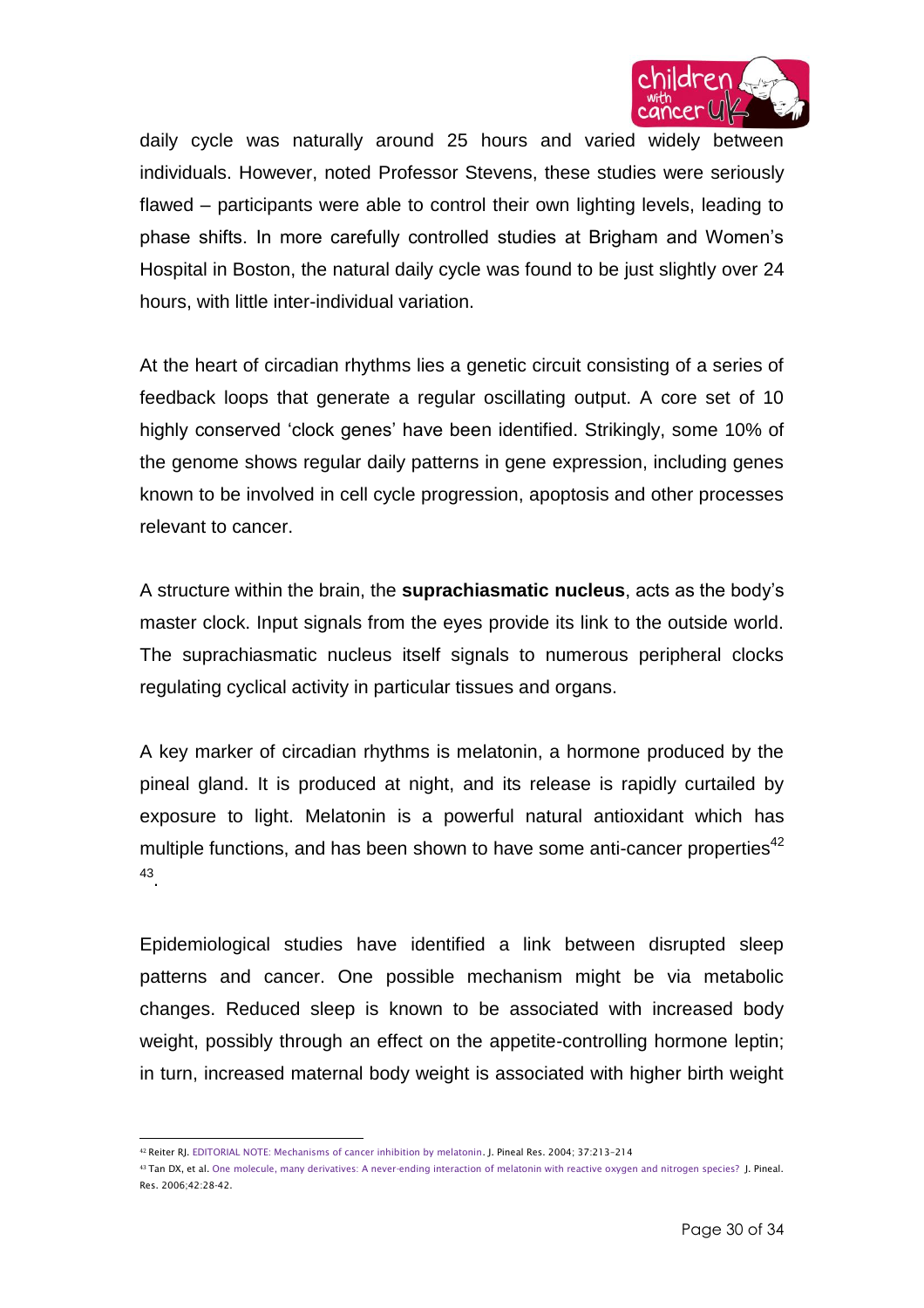

babies, who are also known to be at increased risk of leukaemia<sup>44</sup>. Of potential significance, it has also been reported recently that melatonin production in children is particularly sensitive to suppression by light $45$ .

Professor Stevens has argued for environmental planners to pay more attention to the impact of artificial light. He also suggested that night-lights, or other forms of exposure to light at night, should be avoided. The type of light makes a difference, with frequencies at the red end of the spectrum having less impact on melatonin production.

A key question is whether disruption of circadian rhythms during pregnancy has any effect on the developing fetus that might increase the risk of childhood cancer (or other conditions). **Tamara Varcoe** (Adelaide, Australia) described work in rats touching on this important issue.

The fetus is exposed to circadian physiological rhythms governed by the mother's endogenous clock. It also has its own endogenous rhythms. It has no direct access to the outside world, so entrainment of the fetal clock is governed by maternal signals. Indeed, if the maternal suprachiasmatic nucleus is ablated, fetal rhythms are disrupted. Potentially important maternal signals could include cyclical changes in melatonin or feeding behaviour.

**Shift work**, Dr Varcoe notes, is a significant part of modern life – in Australia it is undertaken by 17% of the working population (1.4m people). As well as short-term harmful impacts linked to fatigue, it may also have significant longterm consequences. Notably, shift work during pregnancy is associated with a range of poor outcomes, including pre-term birth and spontaneous abortion. However, the type of shift work undertaken is rarely recorded and there has been little follow up to assess impact on offspring.

<sup>&</sup>lt;sub>44</sub><br>In Caughey RW, Michels KB[. Birth weight and childhood leukemia: a meta-analysis and review of the current evidence.](http://www.ncbi.nlm.nih.gov/pubmed/19173295) Int J Cancer. 2009;124(11):2658–70.

<sup>&</sup>lt;sup>45</sup> Higuchi S et al[. Influence of Light at Night on Melatonin Suppression in Children.](http://www.ncbi.nlm.nih.gov/pubmed/24840814) J Clin Endocrinol Metab. 2014:jc20141629. [Epub ahead of print]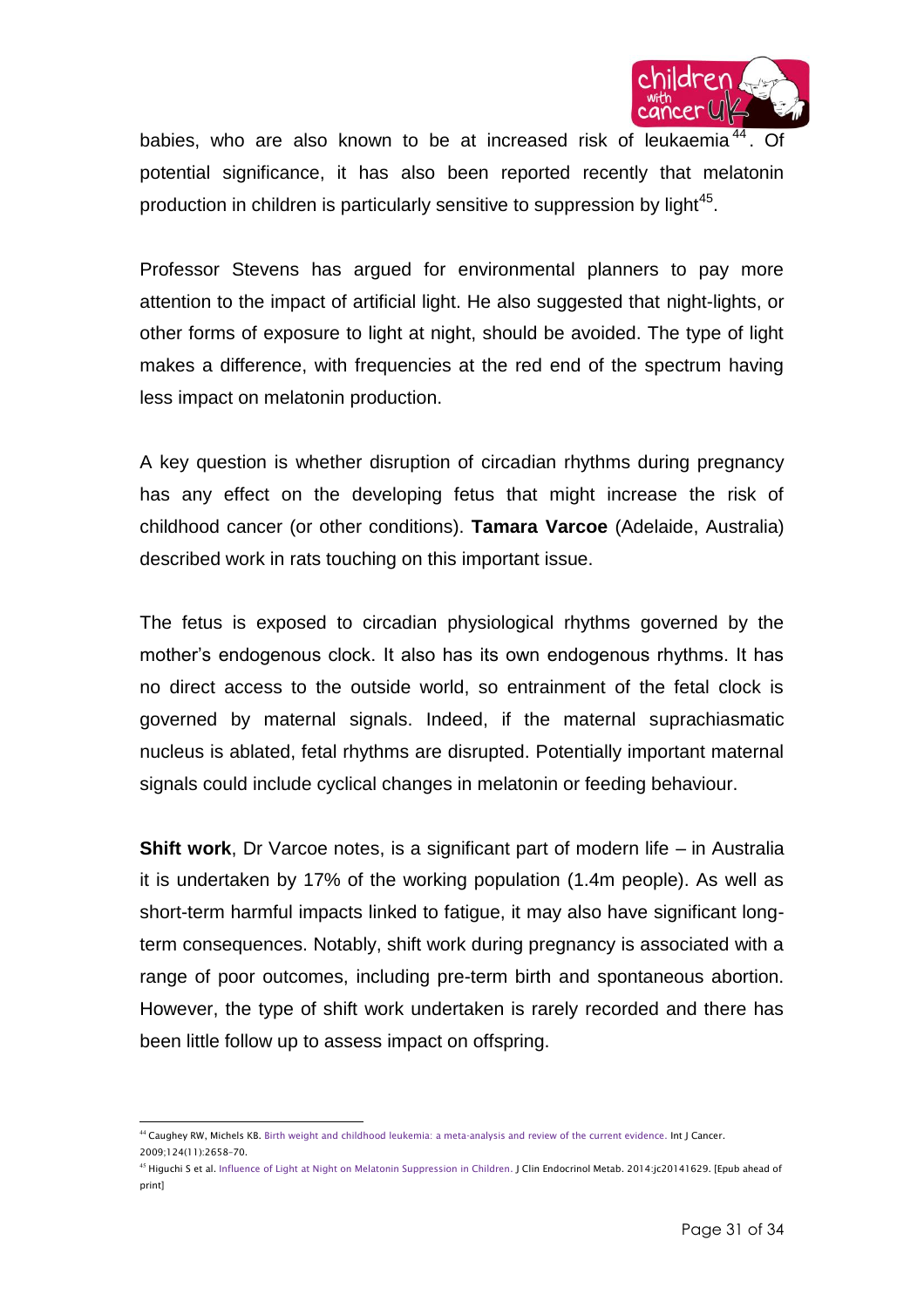

Since it is difficult to model shift work directly in animals, Dr Varcoe and colleagues have adopted the strategy of disrupting the circadian rhythms of pregnant rodents and searching for abnormalities in their offspring. Animals were exposed to a series of chronic phase shifts, in which day–night cycles were periodically flipped. Among the most notable changes was excess weight gain in female offspring and associated changes in glucose metabolism<sup>46.</sup>

Other studies exploring circadian rhythm disruption, including constant exposure to light during pregnancy, have also identified changes to glucose metabolism in offspring. Removal of the melatonin-producing pineal gland in mothers also led to impaired glucose metabolism in offspring, an effect that could be reversed by maternal administration of melatonin<sup>47</sup>.

Interestingly, Dr Varcoe found few changes to normal melatonin rhythms in phase-shifted mothers, though normal cycles in stress hormone (corticosterone) levels were almost completely lost (overall corticosterone production was not altered). Food consumption behaviour changed markedly, with periodic eating giving way to almost constant grazing.

Changes were also seen in the expression of clock genes in offspring. Potentially, phase-shifting treatment of mothers could be driving epigenetic changes affecting fetal clock genes (and genes affecting metabolic processes).

Other studies have also identified a range of changes in the offspring of mothers whose circadian rhythms have been disrupted. These include changes in corticosterone rhythms<sup>48</sup>, altered newborn temperature rhythms

 $\overline{a}$ <sup>46</sup> Varcoe TJ et al[. Chronic phase shifts of the photoperiod throughout pregnancy programs glucose intolerance and insulin resistance in the](http://www.ncbi.nlm.nih.gov/pubmed/21494686)  [rat.](http://www.ncbi.nlm.nih.gov/pubmed/21494686) PLoS One. 2011;6(4):e18504.

<sup>47</sup> Ferreira DS et al. [Maternal melatonin programs the daily pattern of energy metabolism in adult offspring.](http://www.ncbi.nlm.nih.gov/pubmed/22719949) PLoS One. 2012;7(6):e38795. <sup>48</sup> Mendez N et al[. Timed maternal melatonin treatment reverses circadian disruption of the](http://www.ncbi.nlm.nih.gov/pubmed/22912724) fetal adrenal clock imposed by exposure to [constant light.](http://www.ncbi.nlm.nih.gov/pubmed/22912724) PLoS One. 2012;7(8):e42713.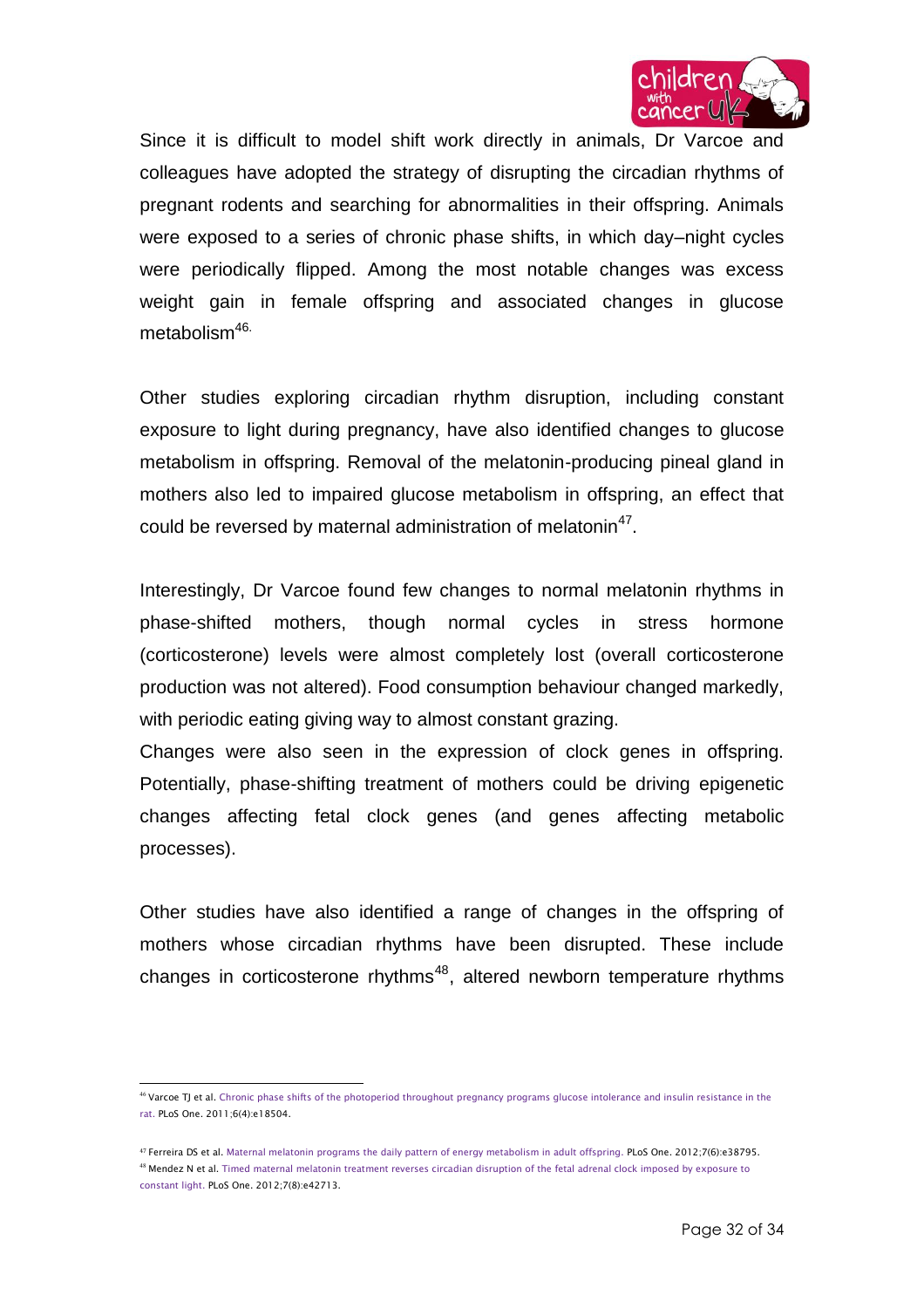

(in primates) $49$ , and effects on learning and memory (and molecular processes associated with them) $^{50}$ .

There is no evidence of an increased risk of cancer in offspring – but this has not been systematically assessed. Interestingly, although the numbers are small, Dr Varcoe did see an increase in the numbers of rats from treated mothers developing tumours. Potentially, circadian rhythm disruption could drive epigenetic changes in offspring having long-term impacts, or changes to clock gene activity could alter the expression of genes known to be involved in cell cycle progression. Moreover, metabolic changes, such as increased obesity, could indirectly have an impact on cancer development.

Concluding the meeting, **Cathy Vaillancourt** (Quebec, Canada) brought the meeting full circle, identifying important links between melatonin and the placenta. The villous trophoblast is subject to constant turnover of cells, through generation of new cells by cytotrophoblasts and recycling of cellular material through apoptosis. It is sensitive to oxidative stress, and an excess of pro-oxidants can lead to enhanced apoptotic turnover and compromised placental function. This can result in conditions such as pre-eclampsia and fetal growth restriction.

Given this sensitivity to oxidative stress, Professor Vaillancourt and colleagues hypothesised that the placenta might have evolved protective mechanisms. With its known direct free radical scavenging activities and indirect effects on cellular anti-oxidant processes, melatonin was one potential protective agent. Indeed, in the 1990s it was discovered that bloodstream melatonin levels rise during pregnancy, peaking at term<sup>51</sup>.

Serum melatonin levels were found to oscillate on a daily basis, the amplitude of oscillations increasing through pregnancy. Notably, though, placental melatonin levels were significantly higher than those in the bloodstream (and

 $\overline{\phantom{a}}$ <sup>49</sup> Serón-Ferré M et al[. Impact of chronodisruption during primate pregnancy on the maternal and](http://www.ncbi.nlm.nih.gov/pubmed/23469055) newborn temperature rhythms. PLoS One. 2013;8(2):e57710.

<sup>50</sup> Vilches N et al[. Gestational chronodisruption impairs hippocampal expression of NMDA receptor subunits Grin1b/Grin3a and spatial](http://www.ncbi.nlm.nih.gov/pubmed/24663672)  [memory in the adult offspring.](http://www.ncbi.nlm.nih.gov/pubmed/24663672) PLoS One. 2014;9(3):e91313.

<sup>51</sup> Kivelä A. Serum melatonin [during human pregnancy.](http://www.ncbi.nlm.nih.gov/pubmed/2011913) Acta Endocrinol (Copenh). 1991;124(3):233–7.